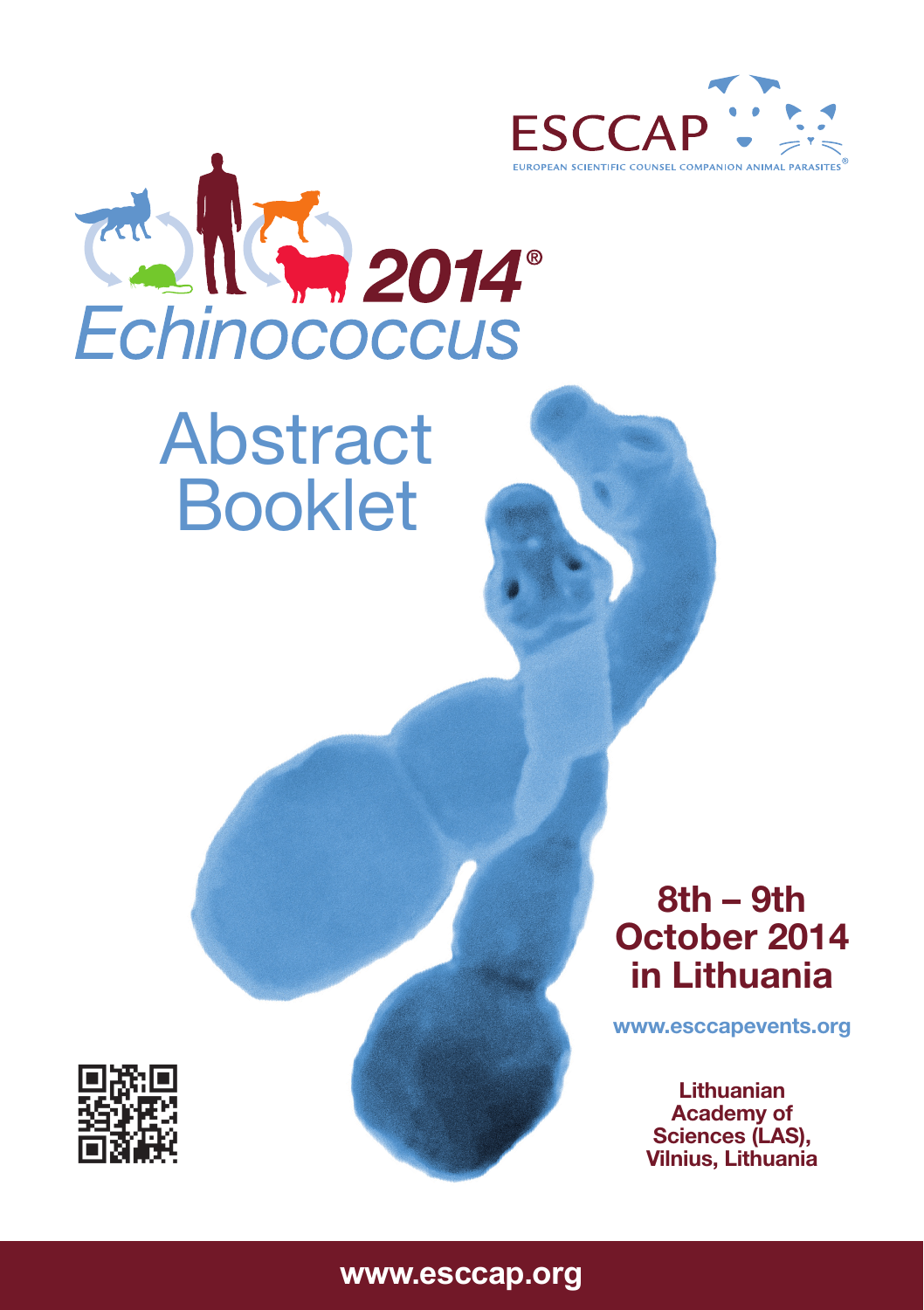## **Introduction**

In Europe, alveolar and cystic echinococcosis (AE, CE) are important parasitic zoonoses transmitted by wild and domestic carnivores. AE, which is caused by larval infections of the fox tapeworm *Echinococcus multilocularis*, represents a serious and steadily increasing threat to large parts of the Central, Eastern and North-Eastern European population. There is clear evidence for rapidly rising infection rates in wildlife in previously endemic areas and for newly emerging foci.

CE, caused by the dog small tapeworm *Echinococcus granulosus*, persists in many European endemic areas in Southern Europe, the Balkans and North-Eastern and Eastern Europe. AE and CE are neglected "malignant" parasitic diseases deserving the same attention as cancer. Well-coordinated veterinary public health actions, including control measures and recommendations for deworming of dogs, have the potential to minimise the infection risk in endemic areas and should be actively encouraged to reduce human diseases.

The ESCCAP *Echinococcus* 2014 meeting will focus on current epidemiological, public health and medical aspects of both zoonoses, AE and CE. Highly-recognised European experts and representatives of many active research groups will provide updates of the scientific field and the two-day, focused scientific meeting will bring together scientists of different areas to discuss common solutions in the frame of a one health concept.

**ESCCAP** *Echinococcus* **2014 scientific committee Professors Peter Deplazes, Bruno Gottstein and Thomas Junghanss.**

#### *Echinococcus* **2014 Organising Committee:**

Professor Peter Deplazes, Professor Paul Overgaauw, Ruth Pedder, Valentina Racca and Diane Richards.

#### *Echinococcus* **2014 Scientific Committee:**

Professor Peter Deplazes (Chair), Professor Bruno Gottstein and Professor Thomas Junghanss.

#### **Acknowledgements**

ESCCAP would like to take this opportunity to thank Professors Peter Deplazes, Bruno Gottstein and Thomas Junghanss, members of the *Echinococcus* 2014 scientific committee, for their involvement with the organisation of this important scientific meeting. The directors and members of ESCCAP very much appreciate the contribution they have made.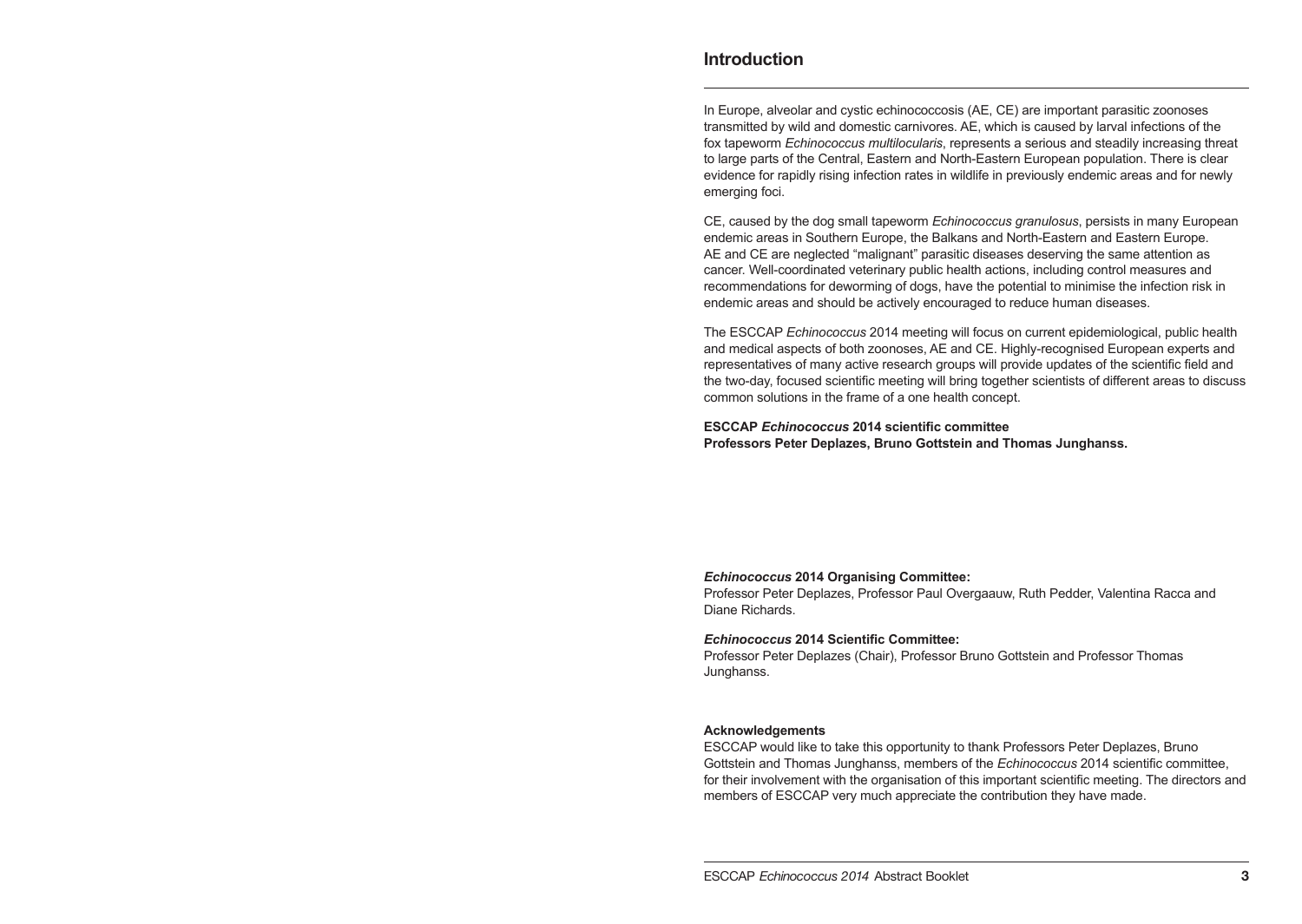- **8 Clinical epidemiology of human alveolar echinococcosis in Europe** Vuitton, D.A.
- **9 Taxonomy and molecular epidemiology of** *Echinococcus multilocularis***: from fundamental knowledge to health ecology** Knapp, J., Gottstein, B., Saarma, U. and Millon, L.
- **10 Host ecology and** *Echinococcus canadensis* **transmission in the North** Oksanen, A. and Lavikainen, A.
- **11 Actions taken and future considerations due to findings of** *Echinococcus multilocularis* **in two Scandinavian countries** Wahlström, H., Enemark, H.L., Davidson, R.K. and Oksanen, A.
- **12** *Echinococcus multilocularis***: how much monitoring do we need?** Conraths, F.J., Deplazes, P.
- **13 Taxonomy and molecular epidemiology of** *Echinococcus granulosus* **sensu lato** Romig, T., Ebi, D. and Wassermann, M.
- **14 Trophic ecology, behaviour and host population dynamics in** *Echinococcus multilocularis* **transmission**  Raoul, F., Hegglin, D. and Giraudoux, P.
- **15 Susceptibility to, versus resistance against alveolar echinococcosis (larval infection with** *Echinococcus multilocularis***)** Gottstein, B., Wang, J., Dai, W., Marinova, I. and Müller, N.
- **16 Recent developments in** *Echinococcus* **genomics and stem cell research** Brehm, K.
- **17** *Echinococcus granulosus***: epidemiology and state-of-the-art of diagnostics in animals** Craig, P.S., Mastin, A., van Kesteren, F. and Boufana, B.
- **18 Clinical management of echinococcosis needs attention as long as control fails**  Junghanss, T.
- **19 Control of cystic echinococcosis in Europe**  Magnino, S., Tamarozzi, F., Casulli, A., Lightowlers, M.W.
- **20 Epidemiological and clinical aspects of** *Echinococcus* **infections in the Baltic region** Marcinkutė, A., Šarkūnas, M., Laivacuma, S., Strupas, K., Sokolovas, V., Deplazes, P.

# **Guest Speakers Oral Presentations**

- **21 Cystic echinococcosis in Bosnia and Herzegovina – an overview** Zuko, A. and Obradović, Z.
- **22 The high prevalence of** *Echinococcus multilocularis* **in red foxes in the tourism region of southern Poland** Gawor, J. and Borecka, A.
- **23 Increase of** *Echinococcus multilocularis* **prevalence in red foxes, but no positive dogs found in South Limburg, the Netherlands**

Maas, M., Dam-Deisz, C.,Takumi, K., van Roon, A. and van Der Giessen, J.

**24 Endemic focus of alveolar echinococcosis in Slovakia** 

Antolová, D., Miterpáková, M., Szilágyová, M. and Hudačková, D.

- **25 Cystic echinococcosis in Latvia** Laivacuma, S. and Viksna, L.
- **26 Fox culling against** *Echinococcus multilocularis***, reverse consequences**

Comte, S., Umhang, G., Raton, V., Boucher. J.M., Caillot. C., Favier, S., Hormaz, V., Boué, F. and Combes, B.

**27 Contribution of cats to the lifecycle of** *Echinococcus multilocularis* **and its zoonotic role in rural areas** 

Umhang, G., Forin-Wiart, M-A., Hormaz, V., Caillot, C., Boucher, J-M., Poulle, M-L. and Boue, F.

- **28 The effects of seasonal praziquantel dosing of dogs on the prevalence of**  *Echinococcus granulosus* **(G7) in dogs and pigs in Lithuanian villages** Šarkūnas, M. and Deplazes, P.
- **29 An update on** *Echinococcus* **in wild canids in Alaska** Cerda, J.R., Malmlov, A., Kirk, A.M., O'Hara, T., Beckmen, K.B. and Ballweber, L.R.
- **30 Long-term outcome after surgical therapy of alveolar echinococcosis** Hillenbrand, A., Henne-Bruns, D., Kratzer, W., Oeztuerk, S., Graeter, T., Barth, T.F. and Gruener, B.
- **31** *Echinococcus multilocularis* **in Poland current prevalence in red foxes and first cases in pigs**

Karamon, J., Kochanowski, M., Sroka, J. and Cencek, T.

- **32 The impact of socio-cultural factors on the transmission of** *Taenia* **spp. and**  *Echinococcus granulosus* **in Kosovo** Alishani, M., Sherifi, K., Rexheni, A., Armua-Fernandez, M.T. and Deplazes, P.
- **33 Contamination of kitchen gardens by** *Echinococcus multilocularis***,**  *Toxoplasma gondii* **and** *Toxocara* **spp. in northeastern France** Bastien, M., B Combes, B., Umhang, G., Comte, S., Raton, V., Boué, F. and Poulle, M-L.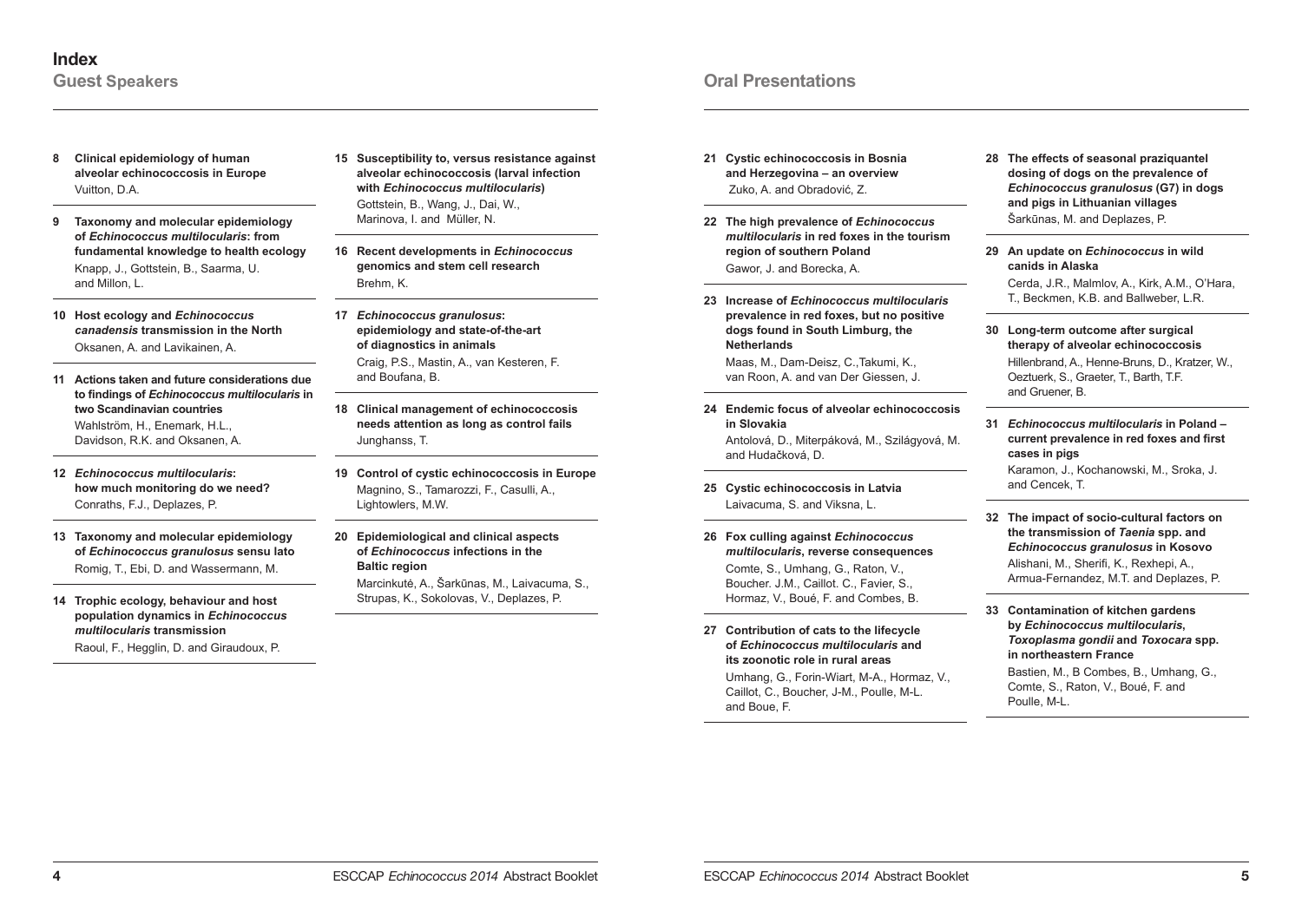- **34** *Echinococcus granulosus* **in Tasmania, still there despite 30 years of control!** Jenkins, D.
- **35 Long-time baiting campaign against the fox tapeworm (***Echinococcus multilocularis***) in Southern Bavaria**

König, A., Janko, C., Romig, T., Holzhofer, E., Merli, M., Perret, E., Thoma, D., Vilsmeier, J., Wermut, S. and Zannantonio, D.

**36 Alveolar echinococcosis prophylactic information: how to reach high-risk inhabitants**

Combes, B., Allart, D., Bastien, M., Comte, S., Raton, V., Poulle, M.L. and Brulé-Gapihan, E.

- **37 Geographical information systems: a valid tool to study the epidemiology of cystic echinococcosis** Rinaldi, L., Maurelli, M.P., Musella, V. Bosco, A., Alfano, S., Galdiero, M. and Cringoli, G.
- **38 The ecology of** *Echinococcus multilocularis* **transmission in urban settings in North America** Massolo A., Smith, A., Klein, C. and Liccioli, S.
- **39 TGFβ production in human PBMC stimulated by both** *Echinococcus multilocularis* **vesicular fluid and TLR agonist** Bellanger, A.P., Lignon, T., Pallandre, J.R., Gbaguidi-Haore, H., Knapp, J., Borg, C. and Millon, L.
- **40 Decrease of CD86 expression in human MoDC exposed to** *Echinococcus multilocularis* **vesicular fluid** Bellanger, A.P., Malezieux, N., Pallandre, J.R., Gbaguidi-Haore, H., Knapp, J., Borg, C. and Millon, L.
- **41 Clinical staging of cystic echinococcosis of the liver**

Kjossev, K., Prandjev, V. and Belokonski, E.

- **42 Strain specification of liver hydatid cysts obtained from parrafin-embedded tissues in Southern Iran – a 12 year investigation** Sadjjadi, S.M., Darabi, E., Owji, M., Karamian, M. and Mohammadzadeh, T.
- **43** *Echinococcus granulosus* **in pigs in central Poland – the pilot study** Gawor, J., Frączyk, M. and Salamatin, R.
- **44 Bone manifestation of alveolar echinococcosis in a child (case report)** Hudáčková, D., Antolová, D. and Nižňanská, V.
- **45 Identification of the lifecycle of**  *Echinococcus canadensis* **in Corsica** Umhang, G., Grech-Angelini, S., Maestriani, O., Hormaz, V., Boucher, J-M., Peytavin, C., Richomme, C. and Boue, F.

**46 Genotype identification of** *Echinococcus granulosus* **isolates from human cystic echinococcosis patients in Kerman, Iran** Hooshmand, N., Lashkarizadeh, M., Nasibi, S., Mohammadi, M.A. and Harandi, M.F.

**Poster Presentations**

- **47 Long-term trends in prevalence and ecology of** *Echinococcus* **in wolves (***Canis lupus***) in Isle Royale National Park, Michigan, USA** Cerda, J.R., Buttke, D., Vucetich, L., Vucetich, J., Peterson, R. and Ballweber, L.R.
- **48 Morphological analysis of hepatic hydatid disease in an extensive single-centre study of surgically resected human tissue samples** Pakalnišķe, M., Krūmiņa, A., Kirjušina, M., Jakovļevs, A. and Štrumfa, I.
- **49 Development of a new sensitive and high throughput MC-PCR assay applied in the surveillance of** *Echinococcus multilocularis* **in fox scats in Sweden** Isaksson, M., Hagstöm, A., Armua-Fernandez, M.T., Wahlström, H., Olof Ågren, E., Miller, A., Holmberg, A.,
- **50 Animal and human echinococcosis/ hydatidosis: updates on the epidemiological status of the disease in Portugal**

Lukacs, M., Casulli, A., Deplazes, P.

and Juremalm, M.

Madeira de Carvalho, L.M. and Guerra, D.

**51 Ring-tailed lemur (***Lemur catta***), another intermediate host for**  *Echinococcus granulosus*

> Poglayen, G., Galliani, M., Varcasia, A., Bettini, G. and Morandi, B.

**52** *Echinococcus multilocularis* **in rodents (EMIRO): field investigation to assess the transmission pathways**

Hegglin, D., Beerli, O., Loibienė, R., Šarkūnas, M., Miller, A., Guerra, D., Olsson, G. and Höglund, J.

**53 Establishment, immune response and corticosterone level dynamics in the intermediate host** *Microtus agrestis* **following experimental infection with defined doses of** *Echinococcus multilocularis* **eggs**

Woolsey, I.D., Bune, N.E.T., Jensen, P.M., Deplazes, P. and Kapel, C.M.O.

- **54 Ongoing research project on the importance of rodent communities for the transmission of** *Echinococcus multilocularis* **in Lithuania** Loibienė, R., Hegglin, D., Deplazes, P. and Šarkūnas, M.
- **55 Molecular characterisation of**  *Echinococcus* **spp. from human FFPE tissue samples from Latvia** Jahundoviča, I., Krūmiņa, A., Latvele, R., Pakalnišķe, M., Pigiņka-Vjačeslavova, I. and Kirjušina, M.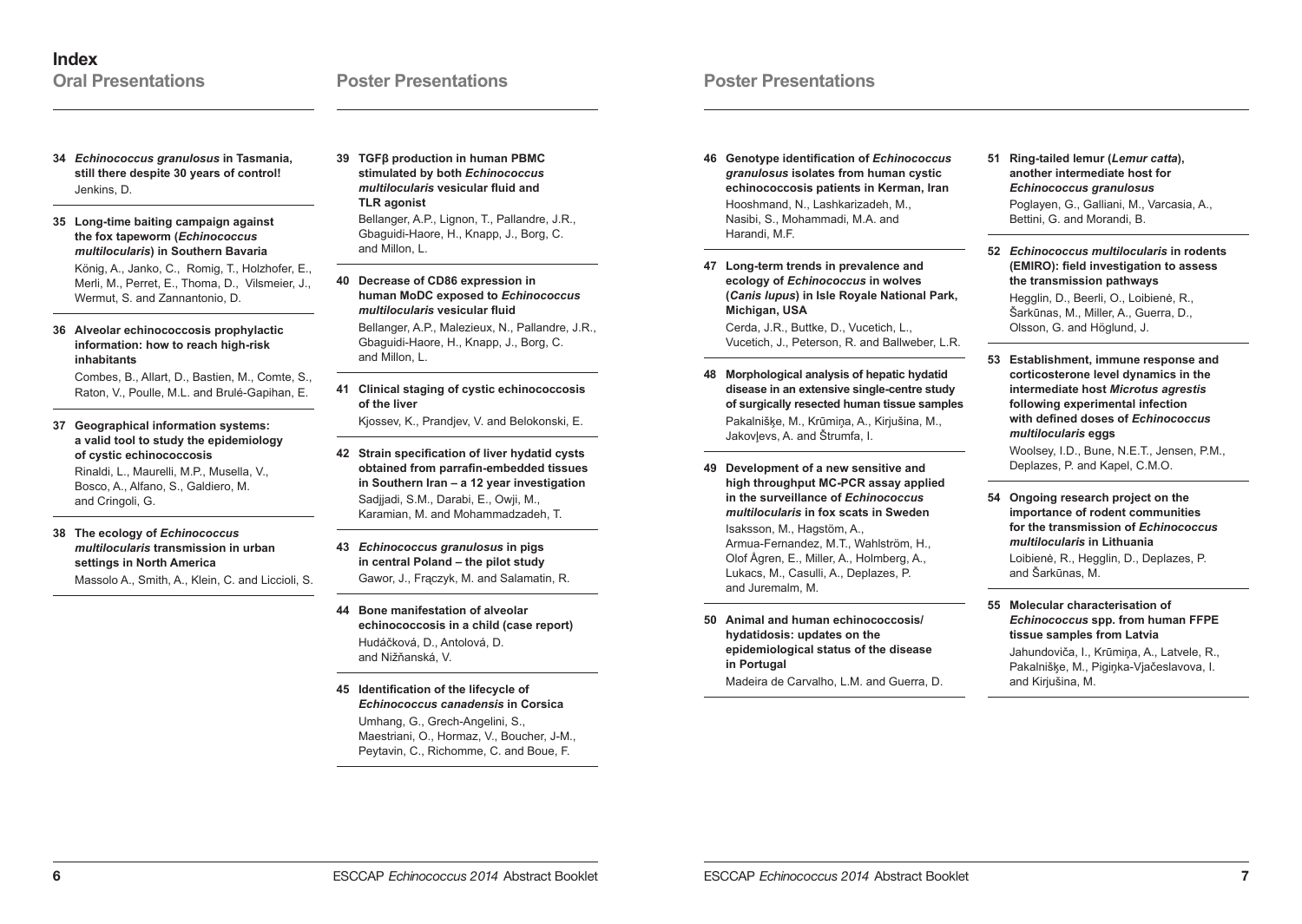# **Guest Speaker Clinical epidemiology of human alveolar echinococcosis in Europe**

#### **Vuitton, D.A.**

#### On behalf of the FrancEchino Network

WHO-collaborating centre for prevention and treatment of human echinococcosis, and French National Centre for alveolar echinococcosis. University of Franche-Comté and University Hospital, 25030 Besançon, France.

It was expected that alveolar echinococcosis (AE) would disappear from Europe at the end of the 20th century because of 1) major improvements in public health sanitation, individual hygiene and food safety measures; 2) decrease in the European population with occupational risks related to agriculture/animal breeding; 3) changes in behaviour of individuals because of urbanisation and better income. The prediction proved wrong and the number of patients with AE is either increasing or emerging in most of European countries.

AE incidence has doubled within the last 10 years in all countries located in the historical endemic areas (France, Germany and Switzerland). Autochthonous cases of AE are now present in most of central and northern European countries and the situation in the Baltic States is worrisome. In addition, a significant increase in the number of AE cases in patients who received organ transplantation or who were treated for malignant or chronic inflammatory diseases has been observed for the past 15 years; more rapid progression and atypical clinical imaging and serological features may delay AE diagnosis and compromise appropriate treatment in these patients.

Since 2000, potential risk of contamination of humans by *Echinococcus multilocularis* has clearly increased all over Europe, except in a few countries. Urbanisation of the presence of the parasite in foxes and pets, increased numbers of elderly people and of patients with potent immunosuppressive chemo- and/or immunotherapies are concomitant factors for the increase in AE incidence.

Response to the new epidemiological challenges includes the establishment of 1) an accurate European registry of human AE cases, 2) referral centres in highly endemic regions, and 3) a network of health professionals to better manage individual patients, perform prospective studies and deal with the occurrence of the disease in regions where it was previously absent. The development of a vaccine against AE in humans should be reconsidered.

**Contact author: dvuitton@univ-fcomte.fr** 

# **Guest Speaker Taxonomy and molecular epidemiology of** *Echinococcus multilocularis***: from fundamental knowledge to health ecology**

## **Knapp, J.1, Gottstein, B., Saarma, U. and Millon, L.**

1. UFR SMP - Les Hauts de Chazal - Besançon

The taxonomy of the parasite *Echinococcus multilocularis* requires further consideration in order to better define its place in the complex *Echinococcus* group. Its position was studied through morphological and molecular phylogeny investigations, by nuclear and mitochondrial approaches. The recent complete sequencing of the parasite genome and of a few related species certainly offers new possibilities to address ancient taxonomic questions. The construction of a phylogeny on the entire genomic data or the possibility to infer a phylogeny with a large amount of functional genes, (e.g. adaptation genes to the hosts) is now being used to trace back its evolution and adaptive history. Furthermore, based on the current phylogenetic knowledge of the parasite, molecular epidemiology allows us to undertake genotyping studies in order to trace the dynamic activity of the parasite. The need to type strains in animal and patients is fundamental to better understand the contamination events and highlight putative more virulent/pathogen strains for the hosts, or better understand the strategies adopted by the parasite to perpetuate itself.

**Contact author: jenny.knapp@univ-fcomte.fr**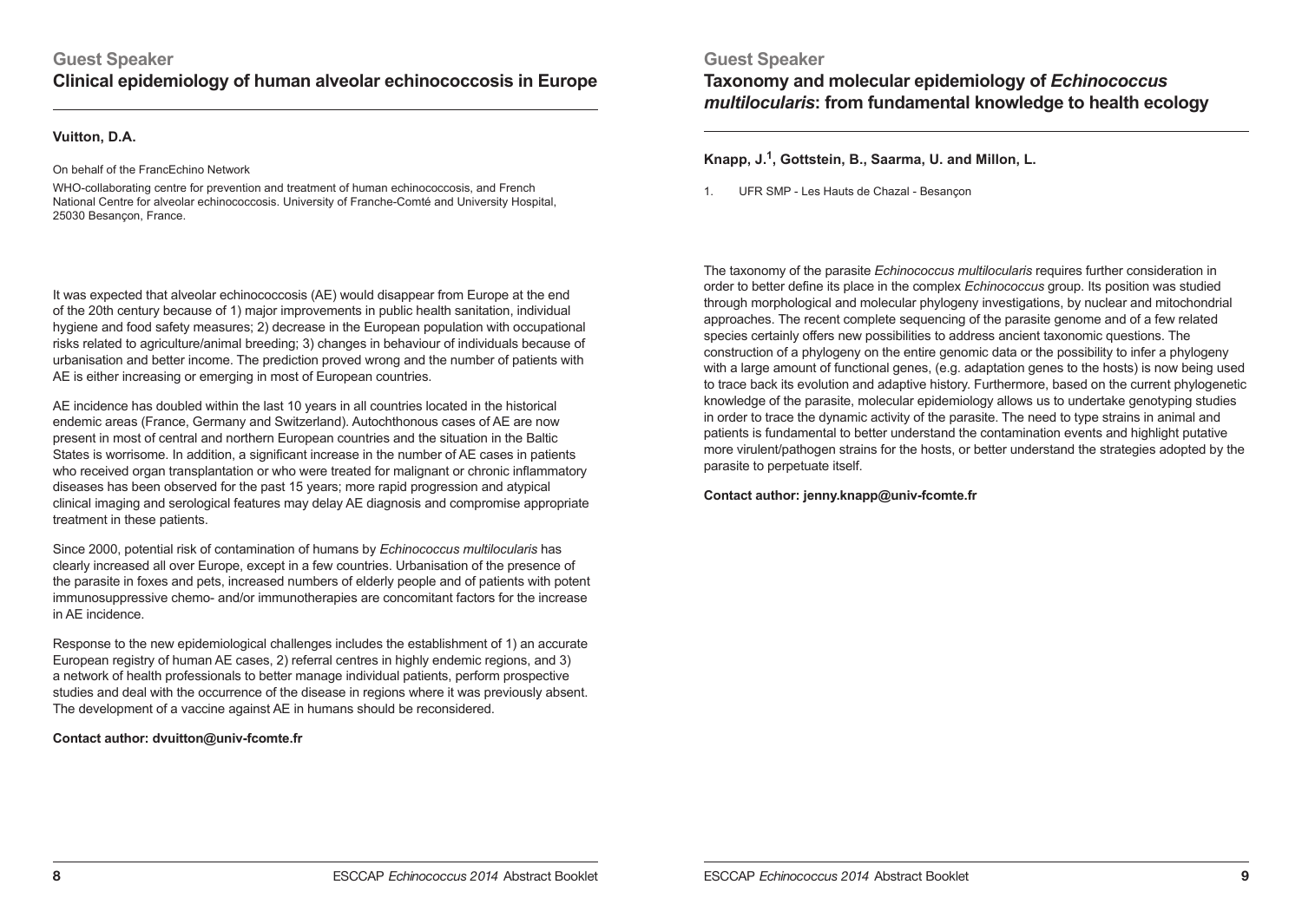# **Guest Speaker Host ecology and** *Echinococcus canadensis* **transmission in the North**

## **Oksanen, A.1 and Lavikainen, A.2**

- 1. Finnish Food Safety Authority Evira (FINPAR), Oulu, Finland
- 2. University of Helsinki, Haartman Institute, Helsinki, Finland

The *Echinococcus granulosus* complex (EG) is the causative agent of cystic echinococcosis (CE). Northern cervid *Echinococcus* has been suggested to be its ancestor. During the last century, EG was regarded to have three (or four) different, but sometimes overlapping, transmission cycles in the circumpolar Arctic and Sub-Arctic: the original wild cervid (reindeer and elk) -wolf cycle; the synanthropic cycle involving semi-domesticated reindeer and herding dogs; and the semi-synanthropic cycle involving wild cervids and sled and hunting dogs. Human infections mainly derived from the latter two cycles, which during the last 50 years have mostly been eliminated due to changes in reindeer husbandry and hunting methods; machines making both herding and sled dogs largely redundant. Typical to human CE in the North has been its relatively benign nature compared with *E. granulosus* sensu stricto. The metacestodes in humans and in the natural cervid hosts predominantly appear in the lungs. The causative agents have recently been identified as *E. granulosus* genotypes G8 and G10 now generally known as *Echinococcus canadensis*, with close relationship to G6 (camel), G7 (pig) and G9 genotypes. The geographical distribution of both G8 and G10 appears to be circumpolar, with G10 currently apparently more common both in the Palearctic and Nearctic. In the future, *E. canadensis* is probably again highly dependent on the wolf, as it was before domestication of the dog.

#### **Contact author: Antti.Oksanen@evira.fi**

**Guest Speaker Actions taken and future considerations due to findings of**  *Echinococcus multilocularis* **in two Scandinavian countries**

# **Wahlström, H.1, Enemark, H.L.2, Davidson, R.K.3 and Oksanen, A.4**

- 1. National Veterinary Institute, Sweden
- 2. National Veterinary Institute, Denmark
- 3. Norwegian Defence Research Institute, Norway
- 4. Finnish Food Safety Authority, Finland

When *Echinococcus multilocularis* was first detected in mainland Scandinavia in Denmark in 2000, surveillance was initiated/intensified in Sweden, mainland Norway and Finland. After 10 years of surveillance these countries all fulfilled the requirements of freedom from *E. multilocularis* as defined by EU, i.e. a prevalence in final hosts < 1% with 95% confidence level. However, in 2011 *E. multilocularis* was detected in Sweden for the first time and surveillance was increased in all four countries.

Finland and mainland Norway are currently considered free from *E. multilocularis*, whereas the prevalence in foxes in Sweden and Denmark is approximately 0.1% and 1.0%, respectively. *E. multilocularis* has been found in foxes from three different areas in Denmark: Copenhagen (2000), Højer (2012-14) and Grindsted (2014). Alveolar echinococcosis (AE) is not yet notifiable in Denmark, and the number of human cases is therefore unknown. In Sweden, *E. multilocularis* has been found in foxes in three areas, Västra Götaland, Södermanland and Dalarna Counties (2011) and in an intermediate host in Södermanland County (2014). Two cases of AE have been reported in humans (2012), both infected abroad. No cases of *E. multilocularis* or AE have been reported in Finland and Norway. Recommendations and future considerations will be further discussed.

**Contact author: helene.wahlstrom@sva.se**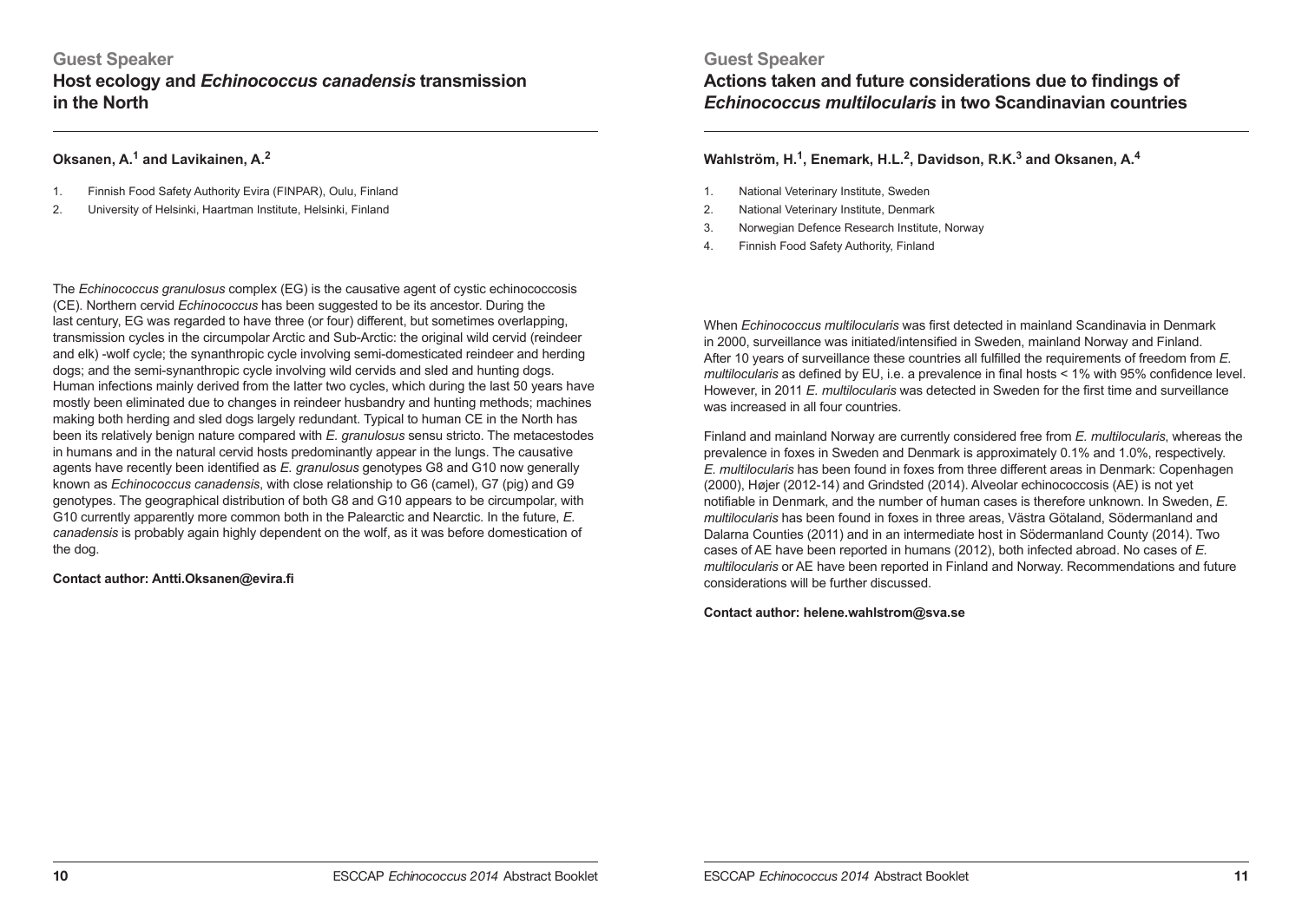# **Guest Speaker** *Echinococcus multilocularis***: how much monitoring do we need?**

## **Conraths, F.J.1, Deplazes, P.2**

- 1. Friedrich-Loeffler-Institut, Federal Research Institute for Animal Health, Südufer 10, 17493 Greifswald-Insel Riems, Germany
- 2. Institute of Parasitology, University of Zürich, Winterthurerstr. 266a. CH-8057 Zurich, Switzerland

Alveolar echinococcosis, caused by infections with the larval (metacestode) stage of *Echinococcus multilocularis*, is considered one of the most dangerous autochthonous parasitic zoonoses in central Europe. The red fox (*Vulpes vulpes*) represents the main definitive host of *E. multilocularis* in Europe, but the raccoon dog also plays a role in the wildlife cycle. Dogs and to a much lesser extent cats are also final hosts of this parasite. The natural intermediate hosts of *E. multilocularis* are rodents, but the spectrum of intermediate and accidental hosts is broad and includes pigs and dogs. Humans get infected by oral uptake of infective *E. multilocularis* eggs. The estimated median number of cases in western, central and eastern Europe is in the range of 170 per year with the highest numbers in Germany, France, Switzerland and Lithuania. Yet, human alveolar echinococcosis is a very rare disease in Europe. However, the infection is widely distributed in foxes with high prevalences of up to 70% in some areas. Moreover, infected foxes in urban areas may represent a particular risk for the potential transmission of the parasite to humans. As a consequence, there is concern that the risk for human infection may generally rise due to the suspected spread of the infection in its definitive hosts and the high prevalences in some regions. Monitoring and surveillance activities have therefore been initiated in several European countries. Several diagnostic strategies have been developed and validated in recent years applying the classical worm detection by microscopy, immunological and molecular tests. However, there is an urgent need for defining minimal standards and harmonised approaches for these activities to allow for a reliable assessment of the epidemiological situation in Europe. Elements for a harmonisation of the monitoring and surveillance activities are presented and control options discussed.

**Contact author: Franz.Conraths@fli.bund.de**

# **Guest Speaker Taxonomy and molecular epidemiology of**  *Echinococcus granulosus* **sensu lato**

#### **Romig, T., Ebi, D. and Wassermann, M.**

Universität Hohenheim, FG Parasitologie 220 B, 70599 Stuttgart, Germany

*Echinococcus granulosus*, formerly regarded as a single species with a high geno-and phenotypic diversity, is now increasingly recognised as an assemblage of cryptic species which differ considerably in morphology, development, host specificity (including infectivity/ pathogenicity for humans) and other aspects. This diversity is reflected in the mitochondrial and nuclear genomes and has led to the construction of phylogenetic trees and hypotheses on the origin and geographic dispersal of various taxa. Based on phenotypic characters and gene sequences, *E. granulosus* (sensu lato) has by now been subdivided into *E. granulosus* sensu stricto (including the formerly identified genotypic variants G1-3), *E. felidis* (the former 'lion strain'), *E. equinus* (the 'horse strain' G4), *E. ortleppi* (the 'cattle strain' G5) and *E. canadensis.* The latter species shows the highest diversity and is composed of the 'camel strain' G6, the 'pig strain' G7 and two 'cervid strains', G8 and G10. There is debate whether the closely related G6 and G7 should be placed in a separate species, but more morphological and biological data are needed to support or reject this view. In this new classification, the application of rules for zoological nomenclature led to the resurrection of old species names, which had long been synonymized with *E. granulosus*. This nomenclatoral subdivision of the agents of cystic echinococcosis (CE) may appear inconvenient for practical applications, especially because molecular tools are needed for identification of the cyst stage, and because retrospective data on '*E. granulosus*' are now difficult to interpret without examination of voucher specimens. However, the increased awareness for the diversity of CE agents – now emphasised by species names rather that genotype numbers – has led to a large number of recent studies on this issue and a rapid increase of knowledge on geographical spread, host range and impact on human health of the various species. *E. granulosus* s.s., often transmitted by sheep, is now clearly identified as the principal CE agent affecting humans. Contrary to previous assumptions, *E. canadensis* G6/7 readliy infects humans, although CE incidences are rather low where *E. canadensis* predominates. Sub-Saharan Africa seems to be the region with the highest diversity of *Echinococcus*, and wild carnivores may play a more important role in the lifecycles of various species than previously assumed. Still, a number of issues remain unclear, e.g. possibly diverging parameters of diagnostic tests among the species, different responses to vaccines and, importantly, possibly required modifications of clinical management due to differences in pathogenicity.

**Contact author: Thomas.Romig@uni-hohenheim.de**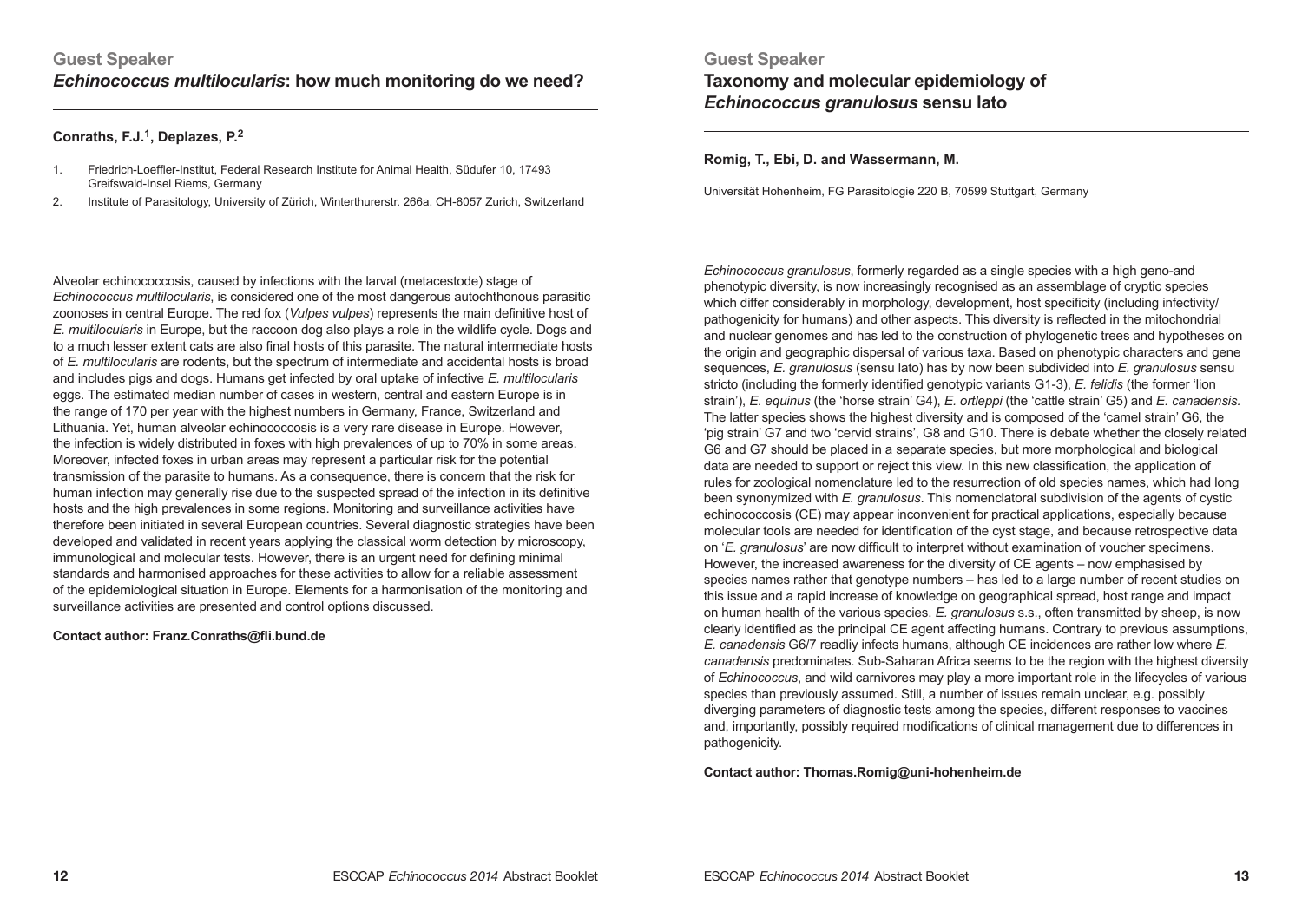# **Guest Speaker Trophic ecology, behaviour and host population dynamics in** *Echinococcus multilocularis* **transmission**

## **Raoul, F.1, Hegglin, D.2 and Giraudoux, P.1**

- 1. Chrono-environment Laboratory, UMR CNRS 6249, University of Franche-Comté, 25030 Besançon, France (francis.raoul@univ-fcomte.fr, patrick.giraudoux@univ-fcomte.fr)
- 2. Institute of Parasitology, University of Zurich, CH-8057 Zurich, Switzerland (daniel.hegglin@swild.ch)

The life cycle of the cestode *Echinococcus multilocularis* primarily involves canids and small mammals (rodents, lagomorphs) as definitive and intermediate hosts, respectively. Several surveys have identified marked temporal and geographical variations, at different scales, in the parasite's prevalence in both types of hosts, suggesting variations in the biological and ecological factors controlling transmission processes. The parasite transmission from intermediate to definitive hosts is determined by the predator-prey relationship, which theoretically depends on prey population dynamics and the complex dietary response of predators to varying densities of prey species and other food items. The parasite eggs are transmitted to intermediate hosts *via* carnivore faeces the distribution of which in the environment is driven by the defecating behaviour of final hosts. The aim of this article is to review field-based studies that address issues related to trophic ecology and behaviour of definitive hosts, interactions between definitive and intermediate hosts, and *E. multilocularis* transmission both in wildlife and domestic animals in rural and urban environments. Knowledge gaps in this research area will be highlighted.

**Contact author: francis.raoul@univ-fcomte.fr,**

**Guest Speaker Susceptibility to, versus resistance against alveolar echinococcosis (larval infection with** *Echinococcus multilocularis***)**

## **Gottstein, B.1, Wang, J., Dai, W., Marinova, I. and Müller, N.**

1. Institute of Parasitology, Vetsuisse Faculty and Faculty of Medicine, University of Bern, Switzerland

Epidemiological studies have demonstrated that the majority of human individuals exposed to infection with *Echinococcus* spp. eggs exhibit resistance to disease as shown by either seroconversion to parasite-specific antigens, and/or the presence of 'dying out' or 'aborted' metacestodes. For those individuals where infection leads to disease, the developing parasite is partially controlled by host immunity: in the case of immunocompetence, a slowly growing metacestode is observed, referring to that form of AE where first clinical signs appear years after infection. In the case of impaired immunity, caused e.g. by AIDS, other immunodeficiencies or immunosuppressing immunotherapy, an uncontrolled exuberant proliferation of the metacestode is observed, leading to a very rapidly progressing disease status.

In infected humans, the kind of immune response developed by the host accounts for the subsequent trichotomy concerning the parasite development: (i) seroconversion proving infection, but the lack of any developing lesion indicating the failure of the parasite to establish and further develop within the hepatic parenchyma; and resistance as shown by the presence of 'dying out' or 'aborted' metacestodes; (ii) controlled susceptibility as shown by a slowly growing metacestode tissue – this group refers to the normal AE patients who first experience clinical signs and symptoms 5–15 years after infection, and (iii) uncontrolled hyperproliferation of the metacestode due to an impaired immune response (AIDS or other immunodeficiencies, e.g. following orthotropic liver transplantation). The host immune mechanisms modulating the course of infection include primarily T cell interactions. Immunomodulation seems to be triggered by parasite metabolites, which directly or indirectly inflict immunosuppressive and/ or immunoregulatory processes that are assumed to correlate with parasite survival and proliferation dynamics. TGFβ-driven regulatory T cells have been shown to play a crucial role in the parasite-modulated progressive course of AE. A novel CD4+CD25+ Treg effector molecule FGL2 gave new insight into the tolerance process in *E. multilocularis* infection. This non-cytokine factor was shown to contribute to the outcome of *E. multilocularis* infection by interfering in the maturation of DCs and in promoting Treg cell functions; they also gave evidence for a role of IL-17 in FGL2 regulation.

**Contact Author: bruno.gottstein@vetsuisse.unibe.ch**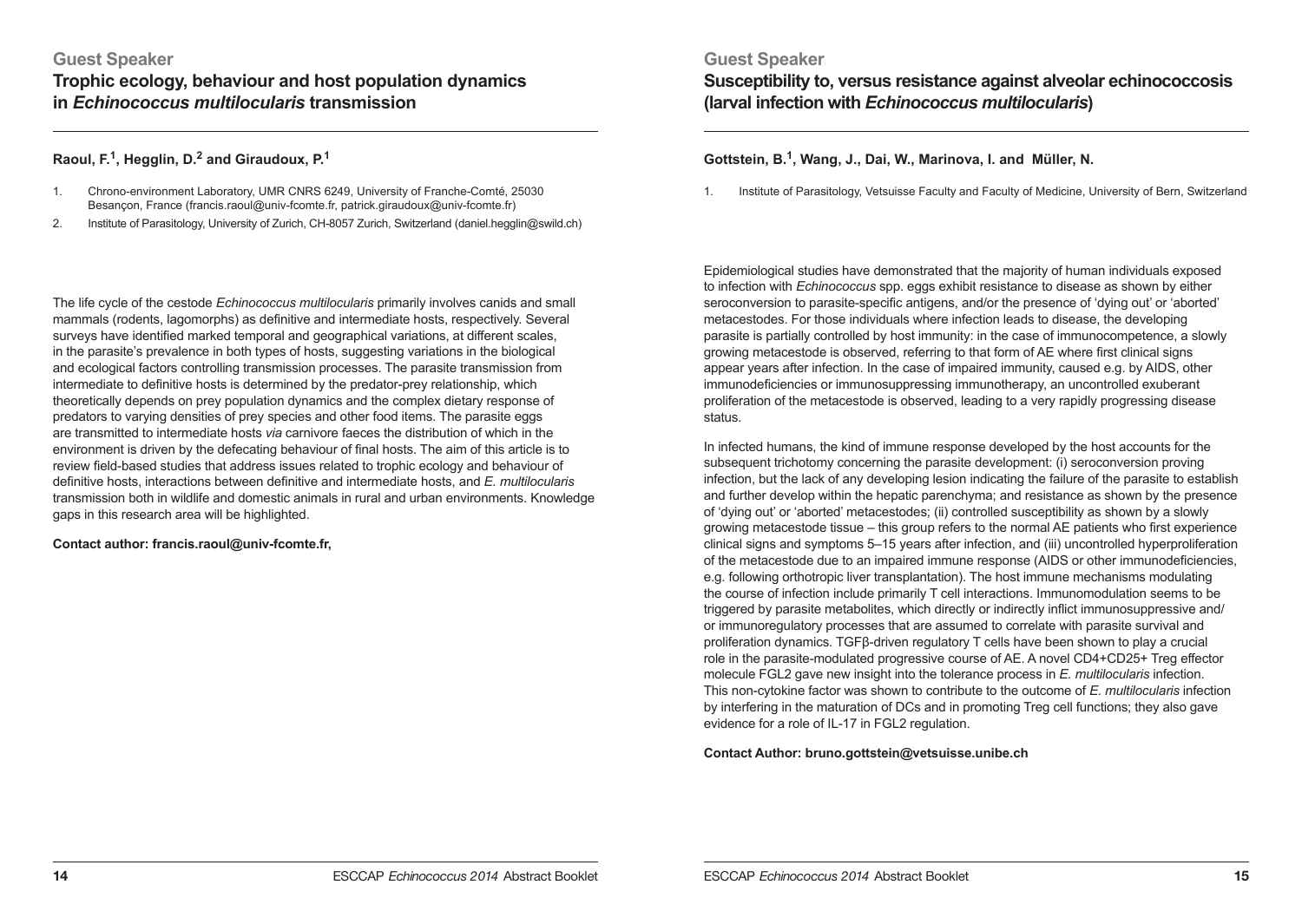# **Guest Speaker Recent developments in** *Echinococcus* **genomics and stem cell research**

**Brehm, K.**

Institute of Hygiene and Microbiology, University of Würzburg, Germany

Recent years have witnessed significant advancements that are of fundamental importance for understanding *Echinococcus* biology, host-parasite interaction and the development of novel anti-infectives. The genomes of four tapeworms, including *Echinococcus multilocularis* (reference genome) and *Echinococcus granulosus*, have been sequenced and yielded valuable information concerning gene gains/losses associated with the evolution of parasitism, cestode-specific modifications of stem cell regulation, and a plethora of fruitful targets for drug design and development. This is currently combined with extensive transcriptomic analyses of the entire *Echinococcus* life cycle and the characterisation of the transcriptome of the germinative cells, which are of fundamental importance for parasite development and asexual multiplication within the host. Studies on *in vitro* cultivated parasite larvae demonstrated that the germinative cells are the only parasite cells capable of proliferation and that they give rise to all differentiated cells. Germinative cells also display important differences in the expression of genes that belong to the highly conserved multipotency program of metazoan stem cells, which could be involved in the tremendous regenerative capacity (up to immortality) of these worms. Interestingly, drug screening assays indicate that germinative cells are insensitive to benzimidazoles, most probably due to the stem cell-specific expression of a benzimidazoleresistant beta-tubulin, which could explain the high recurrence rates after anti-parasitic chemotherapy. Future efforts should thus concentrate on novel drugs that also target the parasite's stem cell system.

#### **Contact author: kbrehm@hygiene.uni-wuerzburg.de**

**Guest Speaker** *Echinococcus granulosus***: epidemiology and state-of-the-art of diagnostics in animals**

## **Craig, P.S.1, Mastin, A., van Kesteren, F. and Boufana, B.**

1. University of Salford, School of Environment & Life Sciences, Peel Building, Salford, M5 4WT

Diagnosis and detection of *E. granulosus* (sensu latu) infection in animals is a pre-requisite for epidemiological studies and surveillance of echinococcosis in endemic, re-emergent or emergent transmission zones. Advances in diagnostic approaches for definitive hosts and livestock, however, have not progressed equally over the last 20 years. Development of laboratory-based diagnostics for canids using coproantigen ELISA and also copro-PCR, have made a huge impact for epidemiological studies and more recently for surveillance of hydatid control programmes. In contrast, diagnosis of cystic echinococcosis (CE) in livestock still relies on conventional post-mortem inspection, and current serodiagnostics do not provide a sufficiently specific and sensitive practical pre-mortem alternative. As a result, testing of dog faecal samples by coproantigen ELISA, often combined with mass ultrasound screening programmes for human CE, has been the preferred approach for monitoring and surveillance in resource-poor endemic areas and during control schemes. In this article we review the current options and approaches for diagnosis of *E. granulosus* infection in definitive and animal intermediate hosts (including applications in non-domesticated species) and make conclusions and recommendations for further improvements in diagnosis for use in epidemiological studies and surveillance schemes.

**Contact author: P.S.Craig@salford.ac.uk**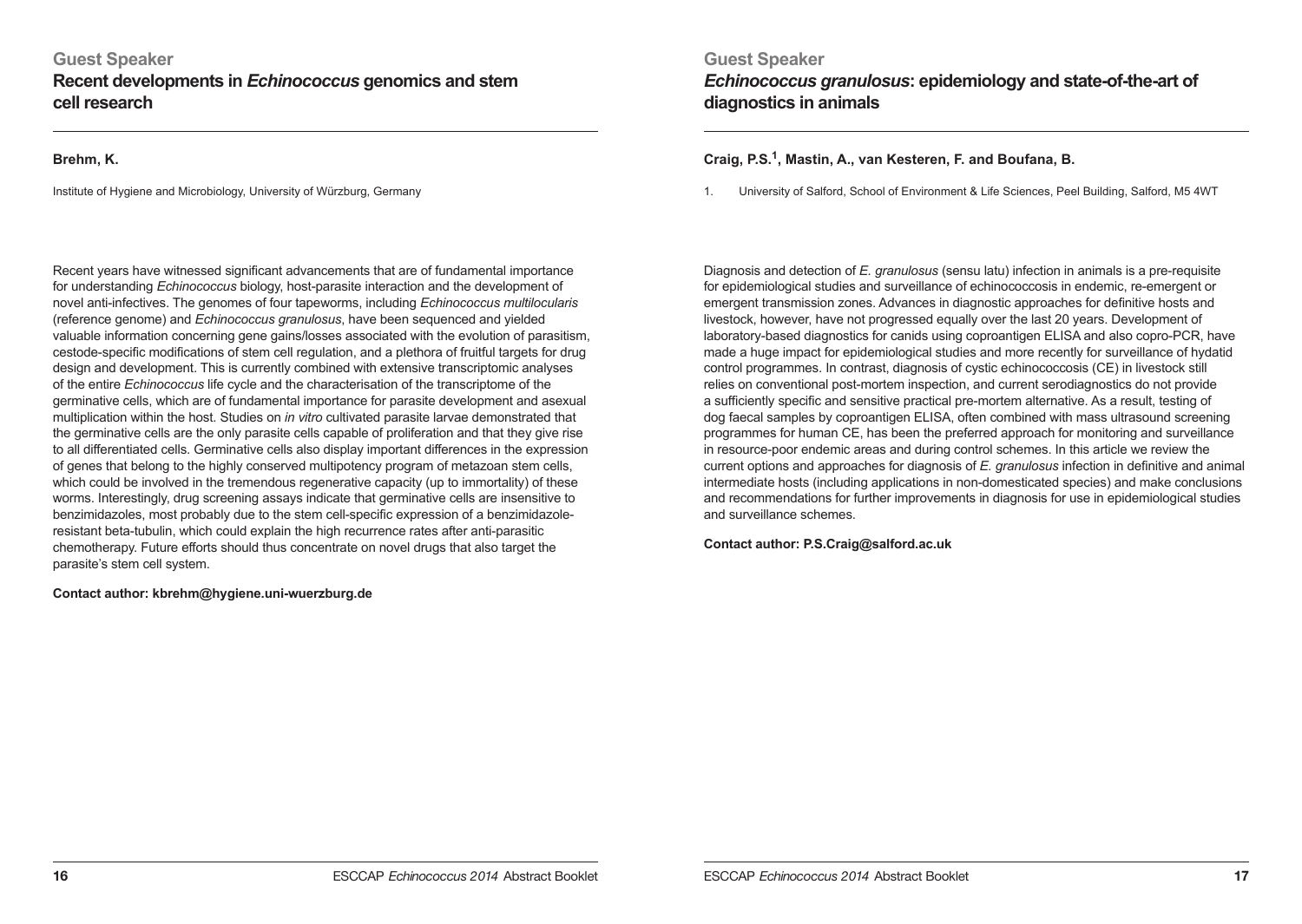# **Guest Speaker Clinical management of echinococcosis needs attention as long as control fails**

#### **Junghanss, T.**

Section Clinical Tropical Medicine, Department of Infectious Diseases, University Hospital, Heidelberg, Germany

Alveolar echinococcosis (AE) and cystic echinococcosis (CE) will continue to need attention in healthcare services as long as control fails – even more so with the expansion of AE in Europe and the unmet needs of CE patients in endemic regions and in immigrants to CE-free countries.

The setting and the impact of the interdisciplinary clinical centre for patients with CE and AE at Heidelberg University Hospital is presented where infectious disease/tropical medicine physicians, radiologists, abdominal and thoracic surgeons, gastroenterologists and parasitologists work closely together to stage patients and to tailor currently available treatment options of medical treatment with albendazole (AE and CE), percutaneous cyst-sterilisation techniques (CE only), surgery (AE and CE) and 'watch and wait' (CE only) to the needs of the individual patient.

#### **Contact author: thomas.junghanss@urz.uni-heidelberg.de**

# **Guest Speaker Control of cystic echinococcosis in Europe**

## **Magnino, S.1, Tamarozzi, F.2, Casulli, A.3, Lightowlers, M.W.<sup>4</sup>**

- 1. Istituto Zooprofilattico Sperimentale della Lombardia e dell'Emilia-Romagna "Bruno Ubertini", Sezione Diagnostica di Pavia, Italy
- 2. Department of Infectious Diseases, IRCCS San Matteo Hospital Foundation, WHO Collaborating Centre for Clinical Management of Cystic Echinococcosis, University of Pavia, Pavia, Italy
- 3. Department of Infectious, Parasitic and Immunomediated Diseases, Istituto Superiore di Sanità, Rome, Italy
- 4. Department of Veterinary Science, University of Melbourne, Werribee, Australia

Structured control initiatives for cystic echinococcosis (CE) in Europe date back to the second half of the 19th century and have been implemented over the years in several countries, either in their whole territories (Iceland and Cyprus) or in selected regions (e.g. the Autonomous Community of La Rioja in Spain, the island of Sardinia in Italy, the country of Wales in the United Kingdom).

Classical control tools have included targeting dogs and sheep with veterinary interventions, in tandem with the implementation of public education campaigns to raise awareness of the disease and highlight hygienic measures essential for its control. Veterinary interventions have consisted in dog registration, testing and periodic deworming, dog population control, improved surveillance and hygiene in the slaughtering of livestock and proper destruction of infected offal. Only two initiatives have been documented as successful across Europe (Iceland and Cyprus), and far more have been unsuccessful or have only led to a temporary reduction in animal and human CE prevalence. Few of those control activities are fairly documented, while the majority have never been written up and assessed well. Careful planning, effective coordination of competent sectors, strict compliance with the set of proposed measures, adequate funding and sustained support of interventions over the years are crucial elements in a CE control plan.

The immunisation of sheep (and other intermediate hosts of *Echinococcus granulosus*) with the EG95 vaccine is a promising innovative tool that is likely to significantly contribute to the control of the disease in animals, in particular when coupled with classical veterinary interventions and culling of older sheep. With regard to that, mathematical models can assist when choosing the most cost-effective combination of intervention measures to be implemented, depending on local patterns of transmission of the parasite. The World Health Organization (WHO), through its WHO Informal Working Group on Echinococcosis (WHO-IWGE), has recommended the pilot testing of sheep immunisation in field trials with a view to fully evaluating its effectiveness, cost, feasibility and sustainability.

On the human side, across Europe as elsewhere the actual prevalence of CE remains largely unknown, partly due to the lack of efficient and dedicated reporting systems. With regard to that, the Italian Registry of Cystic Echinococcosis (RIEC) - an initiative launched in October 2012 accessible at http://www.iss.it/riec/index. php?lang=2 on the website of the Istituto Superiore di Sanità (the Italian National Health Institute) in Rome aims to provide prospective data on the epidemiology and clinical features of human CE. RIEC is meant to be the template for the European Registry of CE (ERCE), that will be implemented in the next few years within the FP7 HERACLES project (http://www.heracles-fp7.eu/index.html). The information gathered through ERCE will allow, inter alia, identification of priority areas and regions in Europe where control measures against CE will need to be strengthened.

**Contact author: simone.magnino@izsler.it**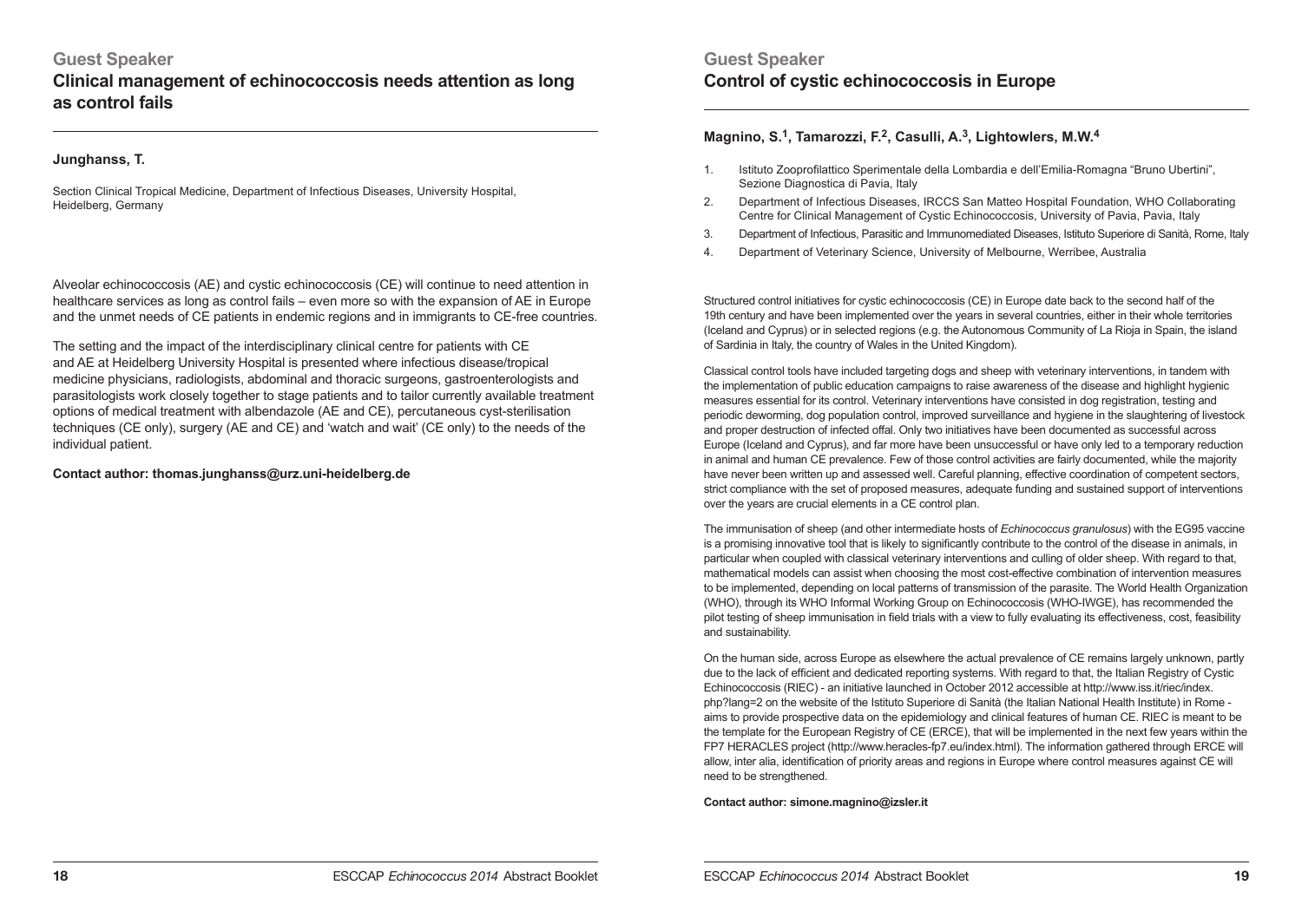## **Guest Speaker**

**Epidemiological and clinical aspects of** *Echinococcus* **infections in the Baltic region**

## **Marcinkutė, A.1,2, Šarkūnas, M.3, Laivacuma, S.4, Strupas, K.2, Sokolovas, V.2, Deplazes, P.<sup>5</sup>**

- 1. Clinic of Infectious Diseases, Vilnius University, Lithuania
- 2. Santariškių Clinic, Vilnius University, Lithuania
- 3. Department of Infectious Diseases, Veterinary Academy, Lithuanian University of Health Sciences, Lithuania
- 4. Riga Stradins University, Latvia 5. Institute of Parasitology, University of Zürich, Switzerland

*Echinococcus multilocularis*, the causative agent of alveolar echinococcosis (AE), and *Echinococcus granulosus* (pig strain, G7), causing cystic echinococcosis (CE) in humans, are endemic in the whole Baltic region.

In **Lithuania**, *E. multilocularis* was identified for the first time in 2001 in a muskrat. Average prevalence of *E. multilocularis* indicates a high infection pressure in this area. A total of 179 human AE cases have been registered over a 16 year period (1997–2013), and around 16–23 new cases of AE are recorded annually representing around a tenfold increase of AE-incidence. AE was diagnosed in 78% of the patients in the third– fourth clinical stage (PNM). Fifty-three of 179 AE patients (29.6%) died within a 16 year period (longest survival after diagnosis was 16 years and the patients' mean age was 58).

CE in pigs is widespread and known in Lithuania since the sixties. In recent studies, CE was diagnosed in 13.2% of pigs reared in backyard farms and in 4.1% of those from specialised farms; 3.8% of village dogs in the same areas were infected with *E. granulosus* s.l. Molecular analyses from liver cyst tissue of pigs, humans and cattle - as well as from egg samples of dogs - confirmed the occurrence of genotype G6/7. In Lithuania, the number of diagnosed cases of human CE has increased up to 0.4/100 000 of inhabitants (2002-2006). Of the patients, 59.6% (53/89) owned dogs and 41.6% (37/89) originated from rural areas.

In **Latvia**, new records of *E. multilocularis* were reported in 2008 in red foxes (35.5%), raccoon dogs (21.0%) and wolves (5.6%; and 2.9% with *E. granulosus* s.l). In a recent report, 15 human CE and 29 AE cases were registered (1996-2010). Radical surgery was performed on 12 (41.3%) AE patients, 11 had asymptomatic or uncomplicated infections. Recurrence appeared in one patient (8.3%). Non-radical or palliative surgery due to AE complications was performed on 15 patients (51.7%). Post-surgery complication occurred in 17% of AE patients (lethality rate up to 3.4%). Among 15 CE patients, 3 underwent liver resection, 8 pericyst ectomy and 4 guided percutaneous treatment (PAIR).

An increase in human echinococcosis has been recorded in Latvia, with the majority of patients living in rural households (71.9%) and owning dogs (56.1%) or livestock (35.1%). The most frequent complaints at the time of admission were abdominal discomfort or tightness (38.5%), abdominal pain (24.0%), malaise (15.4%), jaundice (11.5%) and skin itching (10.6%) with the size of lesion < 5 cm in 40.5% of cases. Radical parasitectomy was performed on 18 patients less than 3 months from diagnosis, PAIR was performed on 19 patients.

For **Estonia**, little information is available on the distribution of *Echinococcus* spp. Human *Echinococcus* cases have been recorded; single cases in 2000, 2003 and 2008, 2 cases in 2007 and 3 cases each in 2012 and 2013, two of which were imported from abroad. In all human cases the *Echinococcus* sp. has not been differentiated. The rare occurrence of *Echinococcus* in humans suggests that AE so far has not emerged compared with the other Baltic countries.

Despite diagnostic and treatment innovations, AE still has a high morbidity and lethality in the Baltic region. For the control of CE, on-farm transmission patterns and the seasonal home-slaughtering tradition represent major risk factors.

#### **Contact author: audrone.marcinkute@mf.vu.lt**

# **Oral Presentation Cystic echinococcosis in Bosnia and Herzegovina – an overview**

## **Zuko, A.1 and Obradović, Z.<sup>2</sup>**

- 1. Veterinary Faculty, University of Sarajevo, Bosnia and Herzegovina
- 2. Institute for Public Health of Canton Sarajevo, Faculty for Health Studies, University of Sarajevo, Bosnia and Herzegovina

Cystic echinococcosis is a parasitic zoonosis that affects human and animal health and thus represents a public health and economic problem. The causative agent of cystic echinococcosis (CE) is *Echinococcus granulosus*. This tapeworm lives in the intestines of dogs and other canids, which are the final hosts for this pathogen. The life cycle of this parasite includes dogs as definitive hosts and mainly sheep, but also pigs as intermediate hosts. Occasionally, other herbivores and sometimes people can be infected as well.

The aim of this work was to document the distribution of (CE) in animals and humans in Bosnia and Herzegovina. A retrospective compilation study based on the results of various past studies and on the regular report of notifiable infectious diseases in humans was performed.

According to previous studies carried out in ruminants in Bosnia and Herzegovina, CE is the most frequently reported zoonotic disease. *Echinococcus granulosus* (sensu lato) in ruminants was found in 27.2% of cattle and in 80.3% of sheep. According to more recent findings, among 1,939 examined ruminants, *Echinococcus* was identified in 22.22% of all examined animals, with a prevalence of 21.97% in cattle and of 65.25% in sheep.

The problem of CE in Bosnia and Herzegovina has predominantly been handled by veterinarians, while in human medicine it has rarely been addressed, except in the form of reports from surgeons who have treated this disease as a surgical problem.

CE is also an important disease in humans in the whole area of Bosnia and Herzegovina, which is supported by the data of a seroepidemiological study conducted in 2002. Based on 500 blood samples from people living in the area of Herzegovina, 8.30% were seropositive.

A serological study conducted in humans between 2010-2012 with a total of 173 blood samples showed that 31 (17.91%) were seropositive. Among these seropositive individuals, 20 samples were from men and 11 from women, and the predominant age group was 40-50 years.

CE in ruminants and humans is a frequent zoonosis in Bosnia and Herzegovina. Unfortunately, not enough attention has been paid to this problem and systemic prevention programmes are not yet implemented to control this disease.

#### **Contact author: alma.zuko@vfs.unsa.ba**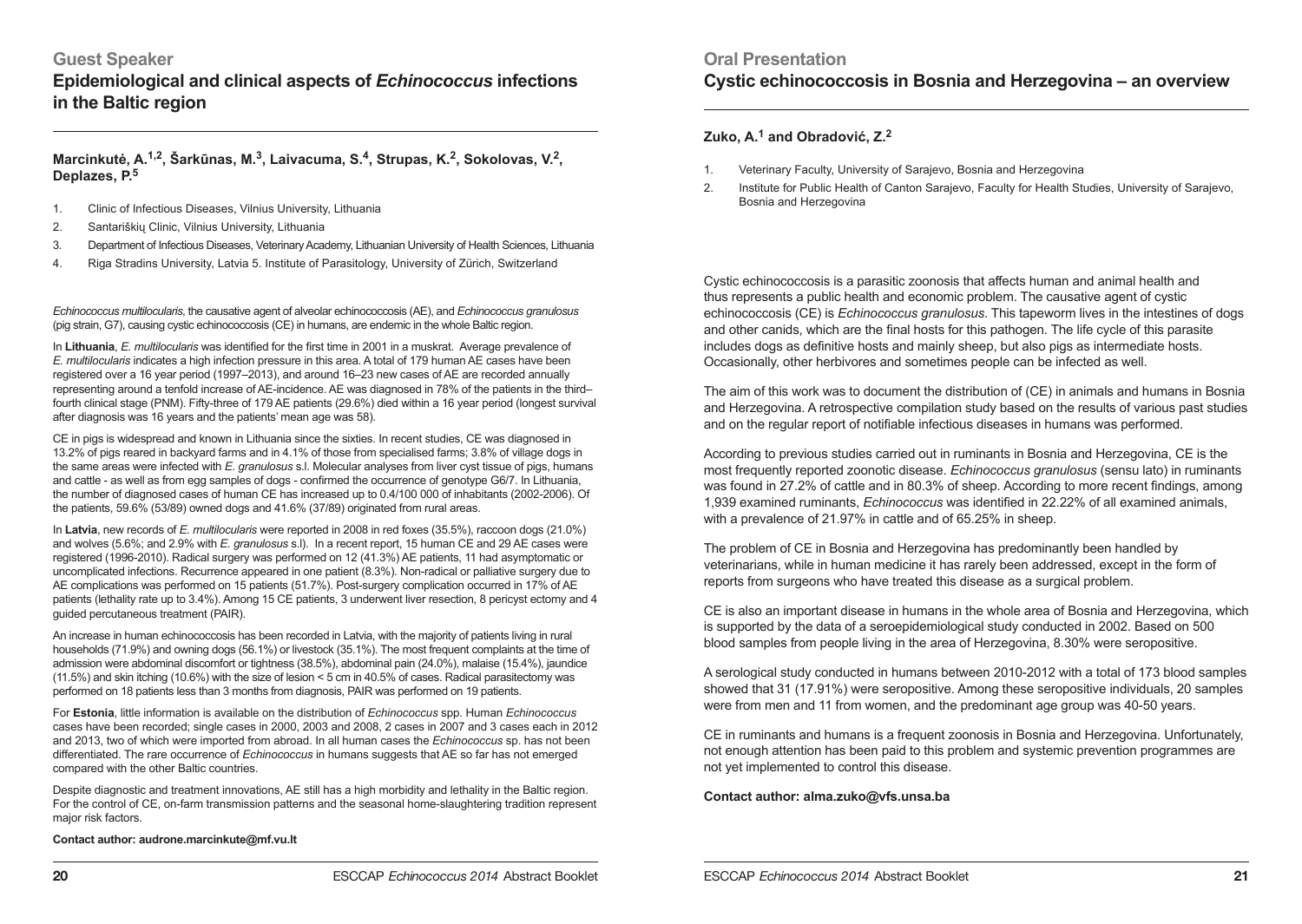## **Oral Presentation**

**The high prevalence of** *Echinococcus multilocularis* **in red foxes in the tourism region of southern Poland**

## **Gawor, J.1 and Borecka, A.**

1. Institute of Parasitology of the Polish Academy of Sciences, Warsaw, Poland

**Oral Presentation**

**Increase of** *Echinococcus multilocularis* **prevalence in red foxes, but no positive dogs found in South Limburg, the Netherlands**

## **Maas, M.1, Dam-Deisz, C.1, Takumi, K.1, van Roon, A.2 and van Der Giessen, J.<sup>1</sup>**

- 1. National Institute for Public Health and the Environment (RIVM), the Netherlands
- 2. Wageningen University, the Netherlands

The study aim was to assess the prevalence of *Echinococcus multilocularis* in red foxes in the tourism region of the sub-Carpathian area during 2011-2012. With the use of the sedimentation and counting technique on 20% of the intestinal sediment we examined 314 samples from foxes shot by hunters in an area of 4,943 km2 (four neighbouring counties). The mean prevalence of *E. multilocularis* was 35.0%, with 9.6%, 26.6%, 53.6% and 58.0% in each county. The analysis of data on human alveolar echinococcosis (AE) in the last two decades in Poland showed that AE is emerging in this country. Based on the agglomeration of AE cases (n=85) in north-eastern Poland in the highest risk areas, a national programme was implemented for AE screening and an effort made to increase public awareness and primary care physicians' training to improve early detection of the disease. Current results indicate, that such action should also be applied in other areas with recognised high *E. multilocularis* incidence in foxes, in particular in tourist regions frequently visited by guests including families with children. Of the 121 AE cases recognised to date in Poland, four were detected in children aged 6-11 years which indicates very early exposure. Efforts to increase awareness in local communities, starting with children, are crucial for AE prevention.

#### **Contact author: gaworj@twarda.pan.pl**

The zoonotic parasite *Echinococcus multilocularis*, causative agent of alveolar echinococcosis (AE), was first detected in the Netherlands in 1996 in the provinces of Limburg and Groningen. In Limburg, *E. multilocularis* is spreading northwards and the average worm burden of infected foxes is increasing. A risk map model predicted an increase in the number of human AE cases.

To determine the current prevalence of *E. multilocularis* in the eastern suburban areas of Maastricht (South Limburg), 37 foxes in this area were hunted in the winter of 2012-2013. They were examined by the Intestinal Scraping Technique and by a nested PCR on colon contents. Additionally, 142 faecal samples of dogs from Maastricht were analysed for *E. multilocularis* by QPCR.

A prevalence of 59% (95% CI 43-74%) was found, which is a significant increase compared to a study in 2005-2006, when 11% (95% CI 7-18%) of the foxes were infected. Average worm burden increased to 37 worms per fox. However, updated prediction on the number of human AE cases indicates that the risk to local residents in the near future is within the previous prediction. No positive dogs were found, but questionnaires from owners showed that deworming practices need to be improved.

**Contact author: miriam.maas@rivm.nl**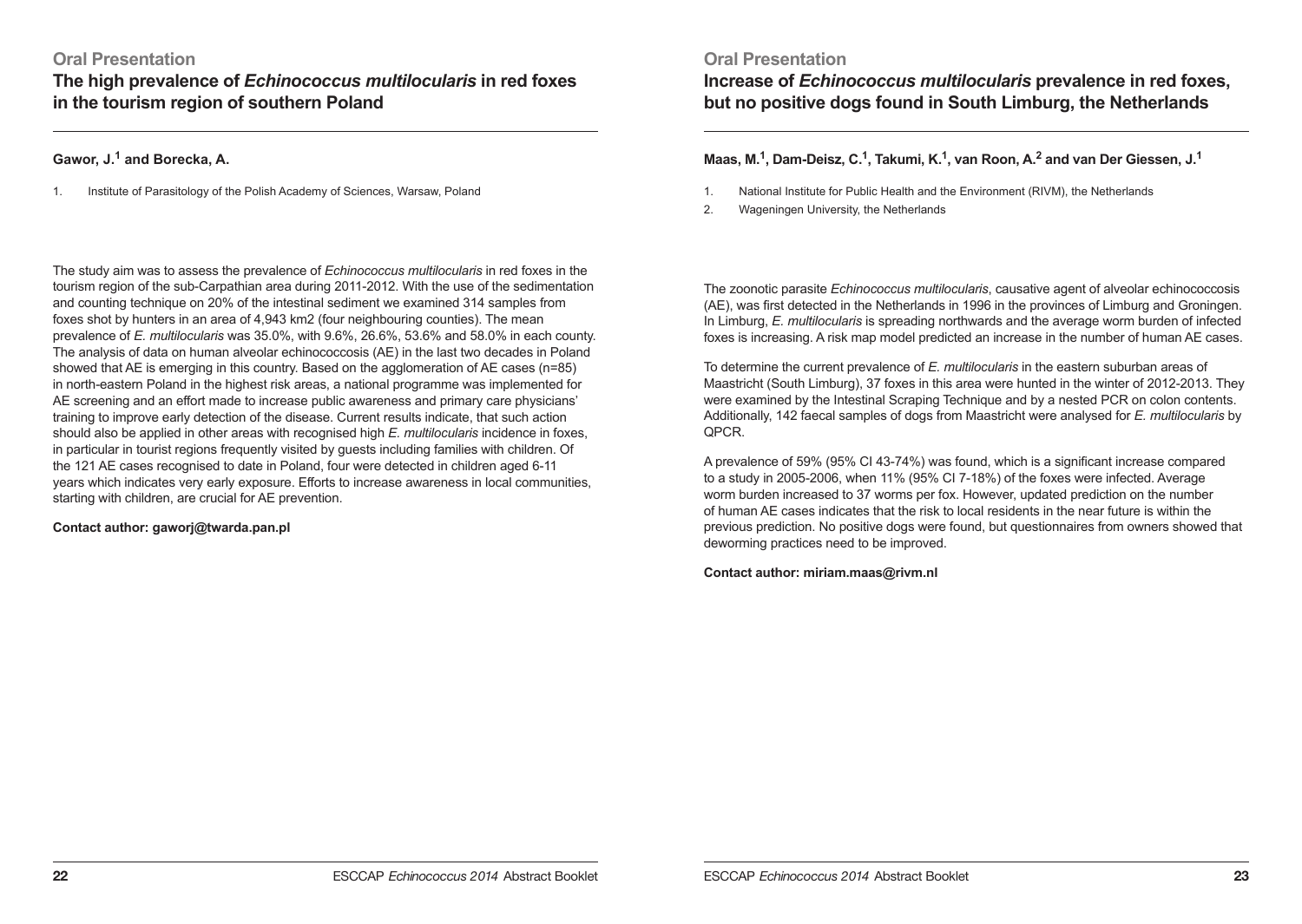## **Antolová, D.1, Miterpáková, M.1, Szilágyová, M.2 and Hudačková, D.<sup>3</sup>**

- 1. Institute of Parasitology of SAS, Košice, Slovakia
- 2. University Hospital Martin, Clinic of Infectious Diseases and Travel Medicine, Martin, Slovakia
- 3. Children Faculty Hospital Košice, Children Infectious Department, Košice, Slovakia

During the last decades, the known range of *Echinococcus multilocularis* in Europe has extended. In Slovakia, the tapeworm was detected for the first time in red foxes in 1999 and since then intensive epidemiological studies have been carried out.

A modified sedimentation and counting method was applied for *E. multilocularis* detection in the main definitive host, the red fox. Human cases of alveolar echinococcosis were confirmed by a combination of serological methods, PCR, imaging techniques and histological findings in cooperation with medical doctors and hospitals from different Slovak regions.

Actual overall prevalence of *E. multilocularis* in red foxes exceeds 30.0%. The monitoring revealed the existence of highly endemic localities in several northern districts of Slovakia with prevalences reaching as much as 60.0%. The first human case of alveolar echinococcosis in Slovakia was confirmed in 2000 and to date the total number has reached 33 cases. Of these, 26 live in the highly endemic Žilina and Prešov Regions. Mean age of patients is 51.4 years, but what is remarkable is the occurrence of the disease in four (12.1%) people below 20 years of age. The study presents a comprehensive picture of epidemiological situation of *E. multilocularis* in Slovakia.

The work was supported by VEGA projects 2/0127/13 and 2/0011/12.

#### **Contact author: antolova@saske.sk**

# **Oral Presentation Cystic echinococcosis in Latvia**

**Laivacuma, S.1 and Viksna, L.1**

1. Riga Stradins University, Latvia

Although Latvia is geographically relatively closely located to known endemic regions of cystic echinococcosis (CE), there are no recent large-scale data on the incidence, diagnosis and treatment of this disease in our country.

Thus we retrospectively analysed data of 93 patients with CE diagnosed in the period between 2002 and 2012.

Geographically, we identified two regions in Latvia where CE is more common. The typical echinococcosis patient is female and aged between 56 and 65 years. The majority of patients live in a rural household (71.9%) and own dogs (56.1%) or livestock (35.1%). The most frequent complaints at the moment of admission were abdominal discomfort or tightness (38.5%), abdominal pain (24.0%), malaise (15.4%), jaundice (11.5%) and skin itching (10.6%). Ultrasound analyses showed that echinococcosis manifested most frequently as a solitary lesion (64.9%) in the right hepatic lobe (62.2%) in an otherwise unchanged liver (65.8%), the size of lesion was < 5cm in 40.5% of cases. *Echinococcus* seropositivity was detected in 41.4% of cases. 88.5% of the patients received chemotherapy. Radical parasitectomy was performed in 18 patients less than 3 months after diagnosis, PAIR was performed on 19 patients.

As echinococcosis is relatively common in Latvia, the diagnostic and treatment algorithm should be improved in order to increase effectiveness of available resources and thus to improve respective control strategies.

**Contact author: s.laivacuma@inbox.lv**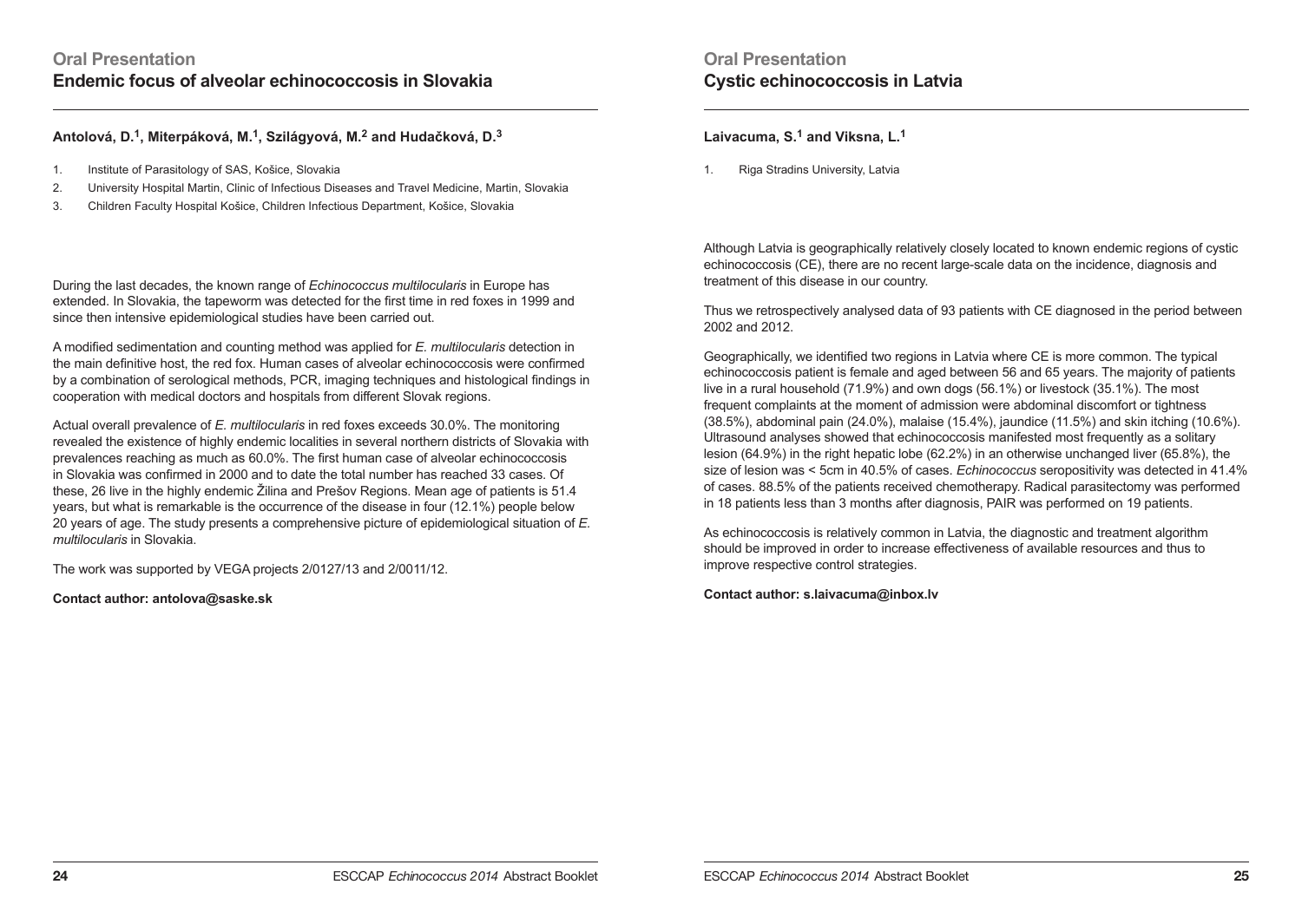# **Oral Presentation Fox culling against** *Echinococcus multilocularis***, reverse consequences**

**Comte, S.1, Umhang, G.2, Raton, V.1, Boucher. J.M.2, Caillot. C.2, Favier, S.1, Hormaz, V.2, Boué, F.2 and Combes, B.1**

- 1. Establishment for study and control of zoonoses (ELIZ), Domaine de Pixérécourt, 54220 MALZEVILLE,
- 2. Anses French Agency for Food, Environmental and Occupational Health & Safety

From 2008 to 2012, a fox culling protocol was tested around the city of Nancy to evaluate its potential effects against the parasite *Echinococcus multilocularis*. The study area was divided longitudinally with the northern half devoted to fox culling and the southern half being kept as a control area. For each fox collected, biometric data were recorded (sex, age, weight, placental scars). Population trends were evaluated with spotlight count. From October to April, autopsies were carried out on a batch of foxes in each area. Following the SSCT technique, adult worms were searched for in fox intestines.

Despite the 884 foxes culled, no shift in population dynamics could be assessed. While prevalence remained stable in the control area (42.0%, p=0.980), it showed a slight decrease followed by a strong increase in the culled area exceeding the starting level (reaching 55.4%, p=0.047). No significant modification in the biometric data could be demonstrated.

Culling efforts were not constant over the whole area. In the most culled foci, the variations of the prevalence seemed to be strengthened. In this particular area, the proportion of immature foxes appeared to be significantly higher than in the control area (p=0.029). Young foxes are known to be more sensitive to the parasite with higher worm burdens and higher prevalence.

Our results showed that fox culling over such a territory is highly demanding (time and money) and poorly efficient. Worse; it may favour the presence of the parasite within the fox population, thus increasing the risk to the human population.

#### **Contact author: Benoit.combes@e-l-i-z.com**

## **Oral Presentation**

**Contribution of cats to the lifecycle of** *Echinococcus multilocularis* **and its zoonotic role in rural areas**

**Umhang, G.1, Forin-Wiart, M-A.2, Hormaz, V.1, Caillot, C.1, Boucher, J-M.1, Poulle, M-L.2 and Boue, F.1**

- 1. Anses LRFSN, Nancy, France.
- 2. URCA, CERFE, Reims, France.

The lifecycle of *Echinococcus multilocularis* is mainly sylvatic between foxes and rodents. Domestic animals such as dogs and cats can also harbour the tapeworm.

Experimental infections conclude that cats play a significant epidemiological role in maintaining the lifecycle of *E. multilocularis* infections but few data of natural infection in cats are available to confirm this. We investigated the presence of *E. multilocularis* in a rural endemic area. 322 cat faeces samples and 30 samples of intestine taken from road-killed cats were analysed by real-time PCR and Segmental Sedimentation Counting Technique, respectively. Immature worms (681 and 7040) were identified in two cats (9%) with only one EmsB microsatellite profile already identified in foxes from the same area. A faecal prevalence of 3% was obtained but no *E. multilocularis* eggs were observed after flotation of positive faeces.

This prevalence in cats is slightly higher than available European data (frequently around 1%) however it confirms the negligible role of environmental contamination. The low zoonotic significance of cats is confirmed by the absence or low excretion of eggs. Nevertheless the infection may occur frequently in endemic rural areas where cats prey daily on rodents. Thus, the zoonotic risk can be higher in preferred defecating areas such as in vegetable plots where human infection can occur.

**Contact author: gerald.umhang@anses.fr**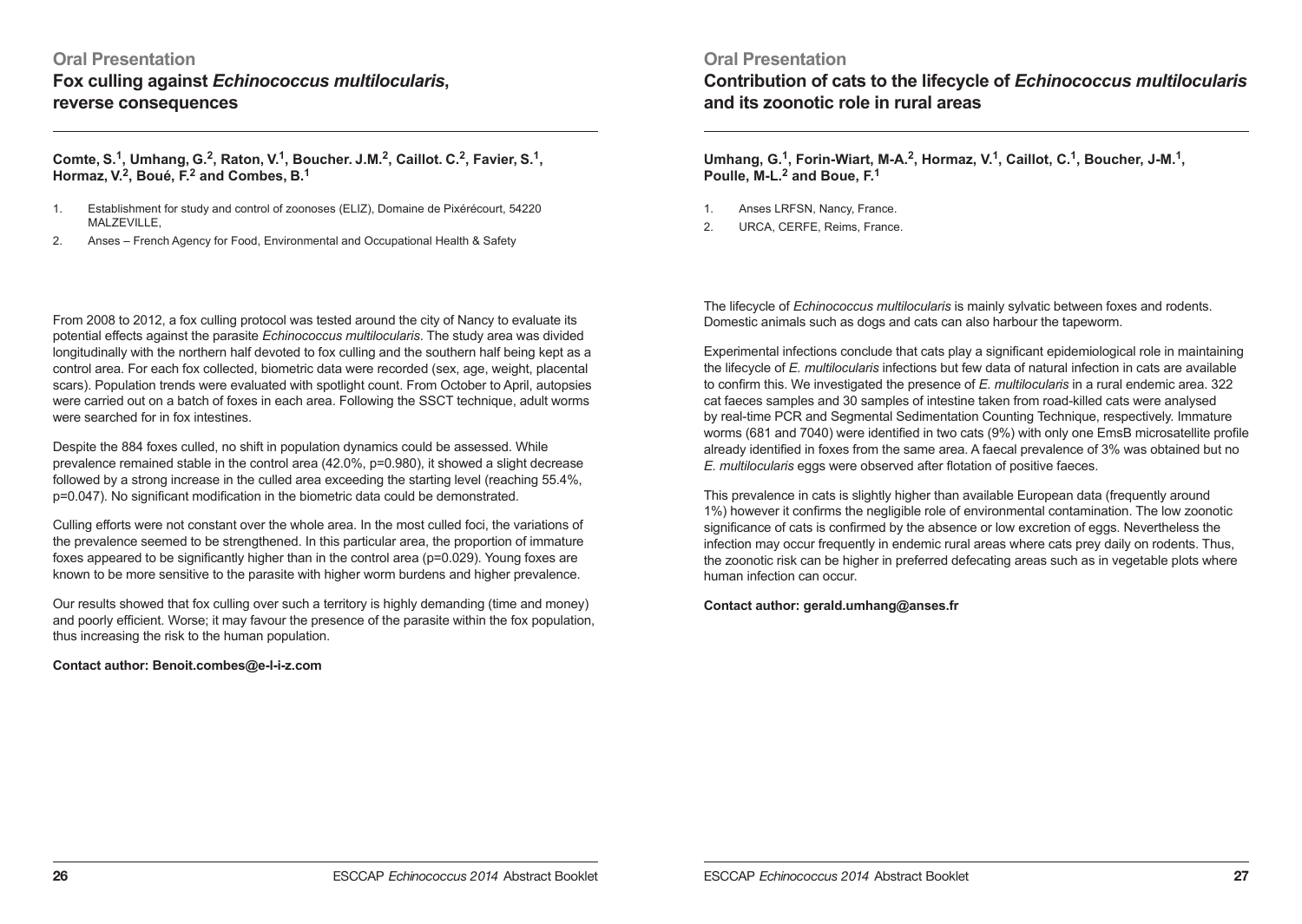# **Oral Presentation**

**The effects of seasonal praziquantel dosing of dogs on the prevalence of** *Echinococcus granulosus* **(G7) in dogs and pigs in Lithuanian villages Cerda, J.R.1, Malmlov, A.1, Kirk, A.M.2,3, O'Hara, T.2, Beckmen, K.B.<sup>4</sup>**

## **Šarkūnas, M.1 and Deplazes, P.2**

- 1. Veterinary Academy, University of Health Sciences, Kaunas, Lithuania,
- 2. Institute of Parasitology, University of Zürich, Switzerland

Cystic echinococcosis (CE), caused by *Echinococcus granulosus* (pig strain, G7), is of public health importance in the Baltic region and Eastern Europe. The aim of this study was to examine the efficacy of four praziquantel treatments of dogs during the main slaughtering season on the incidence of CE in pigs in endemic villages in Lithuania.

Twelve villages were selected in southwest Lithuania. In six villages, every dog (n=687) was treated with praziquantel baits (5 mg/kg) in October, December, February and April for four years. Dogs in the other six villages were untreated controls (n=860). Individual faecal samples were collected from the representative number of treated and control dogs in December of each year. Taeniid eggs were isolated by the flotation and sieving method and processed with multiplex PCR (Trachsel *et al*., 2007). Pig carcases originating from treatment and control villages were examined morphologically.

The prevalence of *E. granulosus* was 2.76–5.28% during the study in the control dogs; *E. multilocularis* was detected in 0.28–1.11% of the samples. After three years of praziquantel treatment the prevalence of *E. granulosus* infection in dogs was reduced from 5.9% (CI95% 3.6–9.1%) to 0% (CI95% 0.0-0.9%). The prevalence of CE in pigs was 10.7–29.7% in control villages, whereas it was reduced from 39.5 to 1.9% in treated villages during the four year study. The praziquantel treatment of dogs over four years during the slaughtering season strongly reduced the small-scale, on-farm transmission of *E. granulosus* pig strain in a rural environment.

#### **Contact author: minsar@lva.lt**

# **Oral Presentation An update on** *Echinococcus* **in wild canids in Alaska**

**and Ballweber, L.R.<sup>1</sup>**

- 1. Colorado State University, United States
- 2. University of Alaska Fairbanks, United States
- 3. Present address, New Fields Companies, United States
- 4. Alaska Department of Fish and Game, United States

Extensive research on *Echinococcus* in Alaskan carnivores was conducted in the mid-1900s but research has since dwindled, leaving a dearth of current data. We sought to opportunistically collect samples to update information on the ecology and geospatial distribution of multiple *Echinococcus* species. From 1999 to 2010, the North Slope Borough Department of Wildlife Management and Veterinary Clinic, and Alaska Department of Fish and Game conveniently collected faeces and gastrointestinal tract samples from the carcasses of wolves (*Canis lupus*) (N=81), arctic foxes (*Vulpes lagopus*) (N=72), red foxes (*Vulpes vulpes*) (N=3), and coyotes (*Canis latrans*) (N=1). Faecal flotation and PCR analysis demonstrated a 12.5% prevalence for *Echinococcus multilocularis* in arctic foxes. Probable *Echinococcus canadensis* was found in 37% of wolves and the coyote. *Taenia* spp., but not *Echinococcus* spp., were detected in red foxes. This data is a platform to conduct further research with the goal of examining the role that climate change and other ecological factors have on the distribution, prevalence, and public health consequences of *Echinococcus* tapeworms in Alaska.

**Contact Author: jacey.cerda@colostate.edu**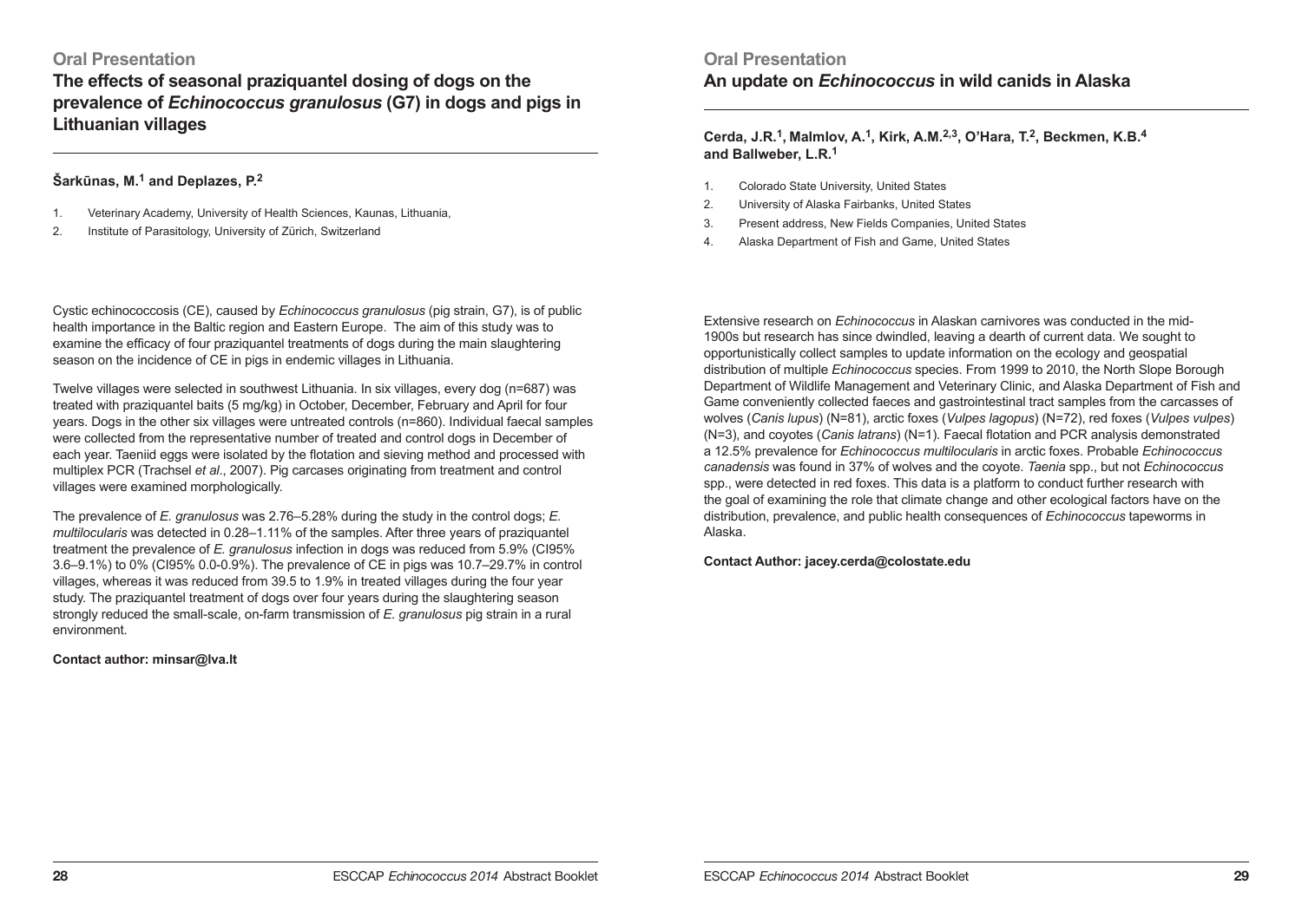# **Oral Presentation Long-term outcome after surgical therapy of alveolar echinococcosis**

**Hillenbrand, A.1, Henne-Bruns, D.1, Kratzer, W.2, Oeztuerk, S. 2, Graeter, T.3, Barth, T.F.4 and Gruener, B.5**

1. Department of General and Visceral Surgery, University Hospital Ulm, Germany

- 2. Department of Internal Medicine II, University Hospital Ulm, Germany
- 3. Department of Diagnostic and Interventional Radiology, University Hospital Ulm, Germany
- 4. Department of Pathology, University Medical Center Ulm, Germany
- 5. Department of Internal Medicine III, University Hospital Ulm, Germany

Therapy of alveolar echinococcosis (AE) is challenging. Surgical resection, especially when followed by benzimidazole treatment (according to World Health Organisation guidelines), offers the possibility of a cure.

We retrospectively analysed the long-term outcome after surgical liver resection. Between 1992 and 2013, 355 patients suffering from AE were referred to our hospital. Initial diagnosis of AE in these patients was between 1963 and 2013. 162 of these patients underwent surgical therapy, 139 with a curative intention (resection with safety margin) and 23 with a palliative intention.

In 42 patients, initially operated on with a curative intention, only an inadequate resection was carried out. 31 of all patients operated on had additionally extrahepatic manifestations of AE. Despite a curative operation, seven patients suffered from recurrent AE up to 10 years after surgery. The number of patients with recurrent AE was considerably higher after inadequate surgery. We have limited data about the importance of drug therapy with benzimidazoles after surgery. An additional aim was to evaluate the need of the safety margin and prolonged drug therapy after inadequate resection.

**Contact author: Andreas.Hillenbrand@uniklinik-ulm.de**

# **Oral Presentation** *Echinococcus multilocularis* **in Poland – current prevalence in red**

## **foxes and first cases in pigs**

#### **Karamon, J., Kochanowski, M., Sroka, J. and Cencek, T.**

National Veterinary Research Institute, Pulawy, Poland

Overall, 1650 intestinal samples of red foxes (collected 2009-2013) from Poland were examined by sedimentation and counting techniques (SCT). The mean prevalence of *Echinococcus multilocularis* in Poland was 16.6% (CI 14.9–18.5%) and was found in 15 of the 16 provinces. Distinct differences in prevalence were observed between regions. There was some observable regularity in the distribution of the infection; those areas with a higher prevalence were located in the eastern half of the country while those areas with a lower prevalence were in western half. The highest level of prevalence was noted in north-eastern Poland in Warminsko-Mazurskie Province (50.0%). Very high prevalence was also observed in two neighbouring provinces: Podlaskie (34.0%) and Mazowieckie (30.8%), as well as provinces in southern Poland: Małopolskie (30.0%), and Podkarpackie (48.1%). The percentage of infected foxes in the western, north-western, south-western and partially central provinces was relatively low, for example: Dolnośląskie (2.0%), Wielkopolskie (2.5%), Kujawsko-pomorskie (3.9%) Opolskie (0.0%).

Moreover, 1250 samples of pig tissues (especially livers) with different lesions (often not typical for *Echinococcus*) were examined microscopically by PCR and sequencing. Among 557 samples identified as Taeniidae, 10 were recognised as *E. multilocularis*.

This investigation shows the risk to human health from these parasites in Poland, especially in those regions with a very high prevalence.

**Contact author: j.karamon@piwet.pulawy.pl**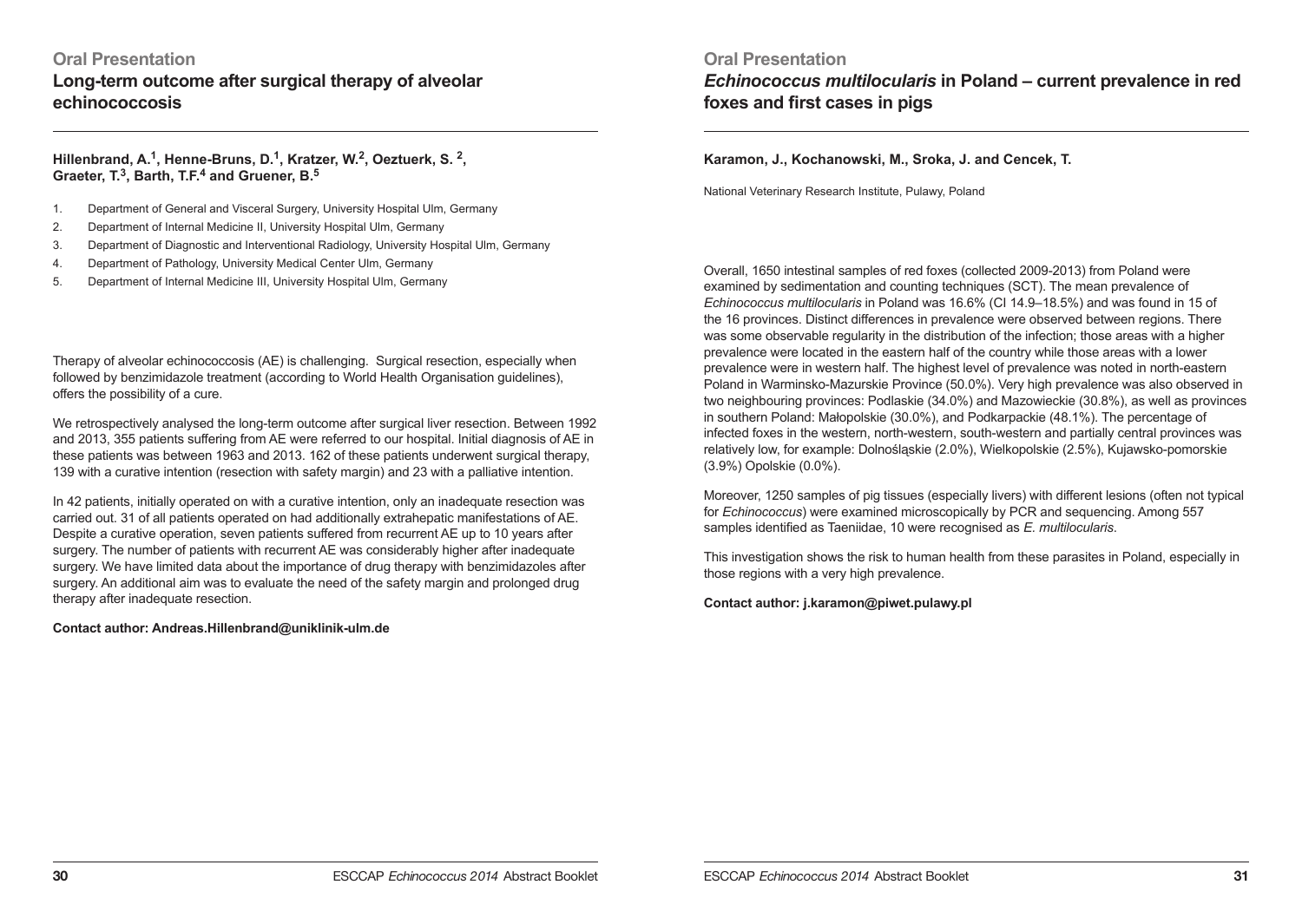**The impact of socio-cultural factors on the transmission of** *Taenia* **spp. and** *Echinococcus granulosus* **in Kosovo**

## **Alishani, M.1, Sherifi, K.1, Rexhepi, A.1, Armua-Fernandez, M.T.2 and Deplazes, P.2**

- 1. Faculty of Agriculture and Veterinary, University of Prishtina "Hasan Prishtina", Kosovo
- 2. Institute of Parasitology, University of Zurich, Switzerland

*Echinococcus granulosus* (G1), *Taenia hydatigena* and *Taenia ovis* are common parasites of sheep in Kosovo and are principally transmitted to dogs during home slaughtering. In particular, during the "Eid Celebration – Feast of Sacrifice", many old sheep are slaughtered based on the tradition to distribute meat to the poor and needy. To determine whether this tradition has a significant impact on sheep-transmitted taeniids to the dog population, a total of 1519 dog faecal samples were collected over most parts of Kosovo from January 2012 to March 2013 in three different time periods (Phases I-III) followed each time by treatment with praziquantel. The religious event was celebrated on 25-27 October 2012 (after Phase II). Using a modified flotation-ovassay and flotation-sieving techniques, taeniid eggs were isolated for DNA extraction and PCR species identification. In Phase I (n=519) taeniid eggs were detected in 33 samples (6.36%) (95% confidence interval, 4.48-8.91), 6 were positive for *E. granulosus* - sheep strain "G1", 31 contained DNA of *Taenia* spp., (in 26 *T. hydatigena* and 1 *T. ovis* were determined). Around 4-6 months later, just before the Eid Celebration, the same dogs (n=508) were tested and treated again (Phase II) and 7 samples contained taeniid eggs (1.38%) (0.61-2.95), (5 positive for *T. hydatigena*, 2 for *T. ovis* and 0 *E. granulosus*). In Phase III, around 2-3 months after the celebration, the dogs were tested again (n=492) and in 21 samples taeniid eggs were found (4.27%) (2.73-6.56) (3 *E. granulousus*, 16 *T. hydatigena* and 1 *T. ovis*). The study indicates that transmission of taeniids including *E. granulosus* increased after the Eid Celebration – Feast of Sacrifice. As the dogs were treated with praziquantel before the celebration at Phase II, these infections must have been acquired during the time of the celebration and not later based on the prepatent period of these taeniids of around 6-10 weeks. The results of this study are important for the design of control measures against cystic echinococcosis in this Balkan area.

#### **Contact author: kurtesh.sherifi@uni-pr.edu**

# **Oral Presentation**

**Contamination of kitchen gardens by** *Echinococcus multilocularis***,**  *Toxoplasma gondii* **and** *Toxocara* **spp. in northeastern France**

**Bastien, M.1,2,3, B Combes, B.3, Umhang, G.4, Comte, S.3, Raton, V.3, Boué, F.4 and Poulle, M-L.1,2**

- 1. URCA, EA 3800 PROTAL, Reims, France
- 2. URCA CERFE, Boult-aux-Bois, France
- 3. ELIZ, Malzéville, France
- 4. ANSES, SEEpiAS, Malzéville, France

Human infection with *Echinococcus multilocularis* (Em), *Toxoplasma gondii* (Tg) or *Toxocara* spp. occurs following accidental ingestion of parasite eggs spread in the environment in the faeces of foxes, dogs or cats. Consumption of raw vegetables from contaminated kitchen gardens thus induces a zoonotic risk for human beings. The present study aims to assess and prevent this risk by characterising kitchen gardens regarding their exposure to carnivores and their contamination with *Em, Tg* and *Toxocara* spp. eggs. In February and March 2014, carnivore faeces were sought in 200 kitchen gardens in northeastern France where *Em* is endemic. Molecular tools applied on faecal material allowed the identification of host species. Cats, foxes and dogs represented respectively 66%, 21% and 13% of the 240 faeces found. Occurrence of *Em, Tg* and *Toxocara* spp. in these faeces were assessed by real-time PCR. This innovative approach highlights a sizeable number of faeces with parasite eggs in some kitchen gardens. Finally, we characterised the 57/200 (28.5%) kitchen gardens where carnivore faeces were found with the aim of proposing preventive measures to limit fox, dog and cat access to these gardens.

#### **Contact author: bastien.matth@gmail.com**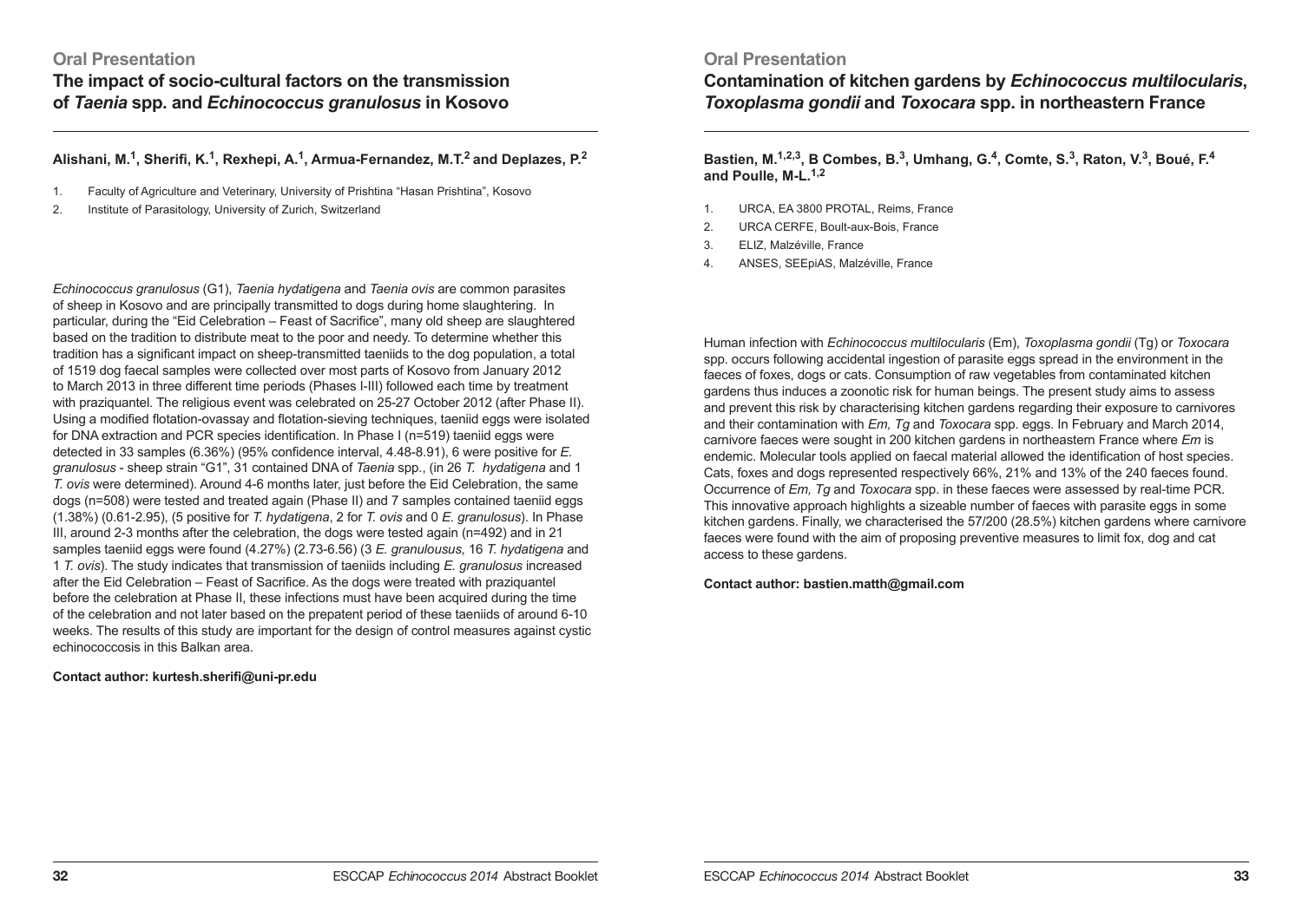## **Oral Presentation**

*Echinococcus granulosus* **in Tasmania, still there despite 30 years of control!**

#### **Jenkins, D.**

School of Animal and Veterinary Sciences, Charles Sturt University, Locked Bag 588, Wagga Wagga NSW 2678, Australia

School of Medicine, Australian National University, Canberra, ACT 0200, Australia

Following 30 years of well-organised and funded hydatid control in Tasmania, "provisional eradication" of *Echinococcus granulosus* was announced in 1996. However, abattoir monitoring has continued, all dogs entering Tasmania have to be dosed with praziquantel prior to travel and dog owners are required to sign a legally binding document declaring they have done so. There have been no reports of new human infections for over 20 years but there continues to be one or two cases diagnosed annually in older people, thought to have contracted the infection prior to 1996. Nevertheless, there have been over 100 abattoir reports of hydatid disease in cattle since 2000, mostly in cattle from mainland Australia, but 31 infections were in animals less than 3 years old that have never left Tasmania. Curiously, there has only been one abattoir report of infection in sheep during the same period. A recent survey of 306 rural Tasmanian dogs from areas where the infected cattle originated revealed 7.8% positive with the coproantigen test and 3 positive with coproPCR. These data indicate that the transmission of *E. granulosus* is still occurring in Tasmania. Transmission is most likely domestic as sylvatic transmission has never been demonstrated. We suspect hunting dogs may be important but currently have insufficient data to confirm this theory. Plans for continuing investigations will be outlined.

The survey of *E. granulosus* in the Tasmanian rural dogs was funded by Novartis Animal Health

**Contact author: djjenkins@csu.edu.au**

# **Oral Presentation Long-time baiting campaign against the fox tapeworm (***Echinococcus multilocularis***) in Southern Bavaria**

## **König, A.1, Janko, C.1, Romig, T.2, Holzhofer, E.3, Merli, M.2, Perret, E.1, Thoma, D.2, Vilsmeier, J.1, Wermut, S.1 and Zannantonio, D.1**

- 1. Wildlife Biology and Management Unit, Technische Universität München, Hans-Carl-von Carlowitz-Platz 2, D-85354 Freising, Germany
- 2 . Parasitology Department, University of Hohenheim, Emil-Wolff-Str. 34, D-70599 Stuttgart, Germany
- 3. Holzhofer Flight Service, Unterschüpfer Str. 9, D-97944 Boxberg

A baiting strategy against *Echinococcus multilocularis* (E.M.) in foxes was conducted in the Starnberg district including the city of Starnberg. Air distribution of baits in agricultural and recreational areas was combined with the distribution of baits by hand in the district's towns and villages in order to cover the entire fox population (Baiting area:  $213 \text{ km}^2$ ). Within the first year, baits were put down monthly and within the following years at six week intervals. Bait distribution density was 50 pieces/ $km^2$ . The pre-baiting prevalence was 51% (45-57% CI 95%, n=286). During a one-year period following the first 4 months' of bait distribution, only one positive fox was found (prevalence 1%; 0-7% CI 95%). Prevalence rates declined to 2% (2007), 3% (2008) and 1% (2011) and could be manifested under a 3% level.

After the baiting campaign stopped, we found in 2012 an increase of prevalence at one border of the baiting area where, during the baiting campaign, we sometimes found foxes with E.M. The other parts of the study area remained tapeworm free.

In contrast, no significant change had occurred in the untreated control area.

To ensure efficient use of resources it is crucial to know where counter-measures are most beneficial. To assist prevention efforts, a model was developed based on prevalence rates in foxes (*Vulpes vulpes*), fox population densities, fox defaecation rates and human population densities. The model calculates the likelihood of people coming into contact with E.M. For example it demonstrates that in 2005, prior to the deworming programme, the likelihood of contact in our study area was 175% of the Bavarian average. Today, after the 5-year worming programme, this likelihood is only 5% of the Bavarian average infection risk demonstrating the effectiveness of preventing humans in this district getting infected with the fox tapeworm.

**Contact author: koenig@wzw.tum.de**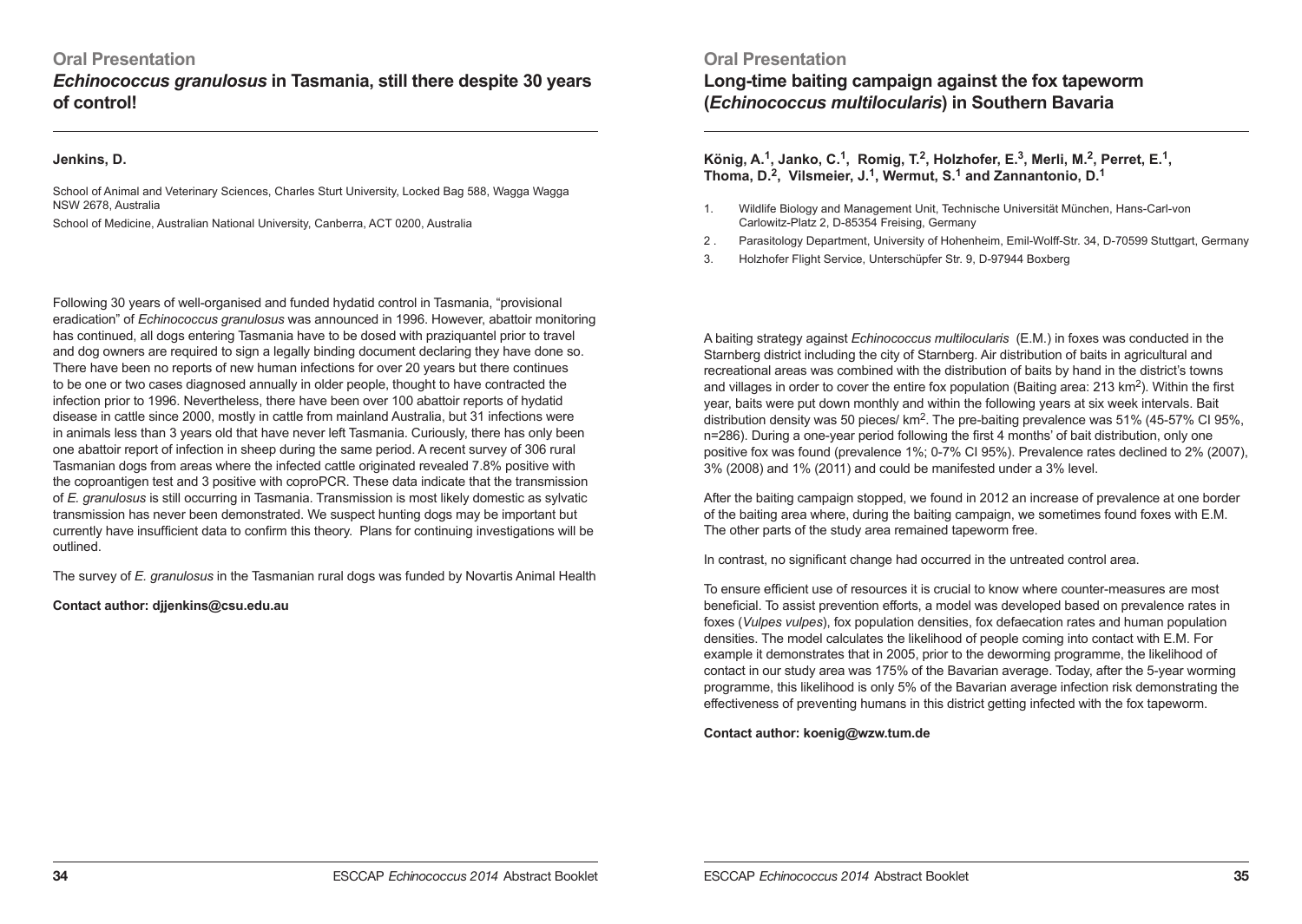## **Oral Presentation**

**Alveolar echinococcosis prophylactic information: how to reach high-risk inhabitants**

## **Combes, B.1, Allart, D.2, Bastien, M.1,3, Comte, S.1, Raton, V.1, Poulle, M.L.<sup>3</sup> and Brulé-Gapihan, E.<sup>4</sup>**

- 1. ELIZ, Zoonoses Prevention, Nancy, France
- 2. Reims University (URCA), Land Planning and Political Geography, EA 2076 HABITER, France
- 3. URCA, Parasitology, EA 3800 PROTAL & CERFE, France
- 4. URCA, Economy and Management EA 6292 REGARDS, France

## **Oral Presentation**

# **Geographical information systems: a valid tool to study the epidemiology of cystic echinococcosis**

## **Rinaldi, L.1, Maurelli, M.P.1, Musella, V.2, Bosco, A.1, Alfano, S.3, Galdiero, M.<sup>3</sup> and Cringoli, G.1**

- 1. Unit of Parasitology and Parasitic Diseases, Department of Veterinary Medicine and Animal Productions, University of Naples Federico II, Regional Centre for Monitoring Parasitic Infections (CREMOPAR, Campania Region), Naples, Italy.
- 2. Department of Health Sciences, University Magna Graecia of Catanzaro, Italy.
- 3. Department of Experimental Medicine, Second University of Naples.

Information diffusion is a tricky process with many disturbances potentially impeding the good transmission of the message to the target population. There is often a huge gap between financial and/or human means used for a media campaign and its results. The message content may be misunderstood, partially retained or even deformed. Moreover, as a population receives more and more entertaining messages from an increasing number of media, it becomes very difficult to choose the most efficient media for prophylaxis information. Our study focuses on one question: "how can we inform the high-risk population about alveolar echinococcosis prevention?" To answer this question, we conducted a quantitative survey on a representative sample of inhabitants from two northeast French regions highly endemic for *Echinococcus multilocularis*. From January to March 2014, 343 questionnaires were filled in to identify the socio-demographic profile of people with regards to their knowledge of the disease and their media preferences. The population interviewed did not consider public administration as a source of good information. Paradoxically, it is often considered unreliable. These results will help to develop efficient communication tools to prevent human contamination by *E. multilocularis*.

**Contact author: benoit.combes@e-l-i-z.com**

The aim of this work was to study the distribution and epidemiology of cystic echinococcosis (CE) in water buffalo, cattle and sheep in the Campania region (southern Italy) using Geographical Information Systems (GIS), in order to better understand the chain of transmission of *Echinococcus granulosus*. The results of the epidemiological study showed a prevalence of CE in cattle and water buffalo of 10.4% and 10.5%, respectively, whilst in sheep it was 31.2%. The examination of the epidemiological data provided by the GIS showed a close proximity of the bovine and/or water buffalo CE positive farms with the ovine farms present in the study area. This would suggest that free-ranging canids become infected with *E. granulosus* when feeding on sheep carcases left on pastures, or from offal resulting from home-slaughter on sheep farms and that these dogs then go on to shed infective eggs on neighbouring cattle/buffalo farms. In conclusion, the use of GIS is a novel approach to further understand the epidemiology of CE and thus to introduce appropriate local control measures.

**Contact author: lrinaldi@unina.it**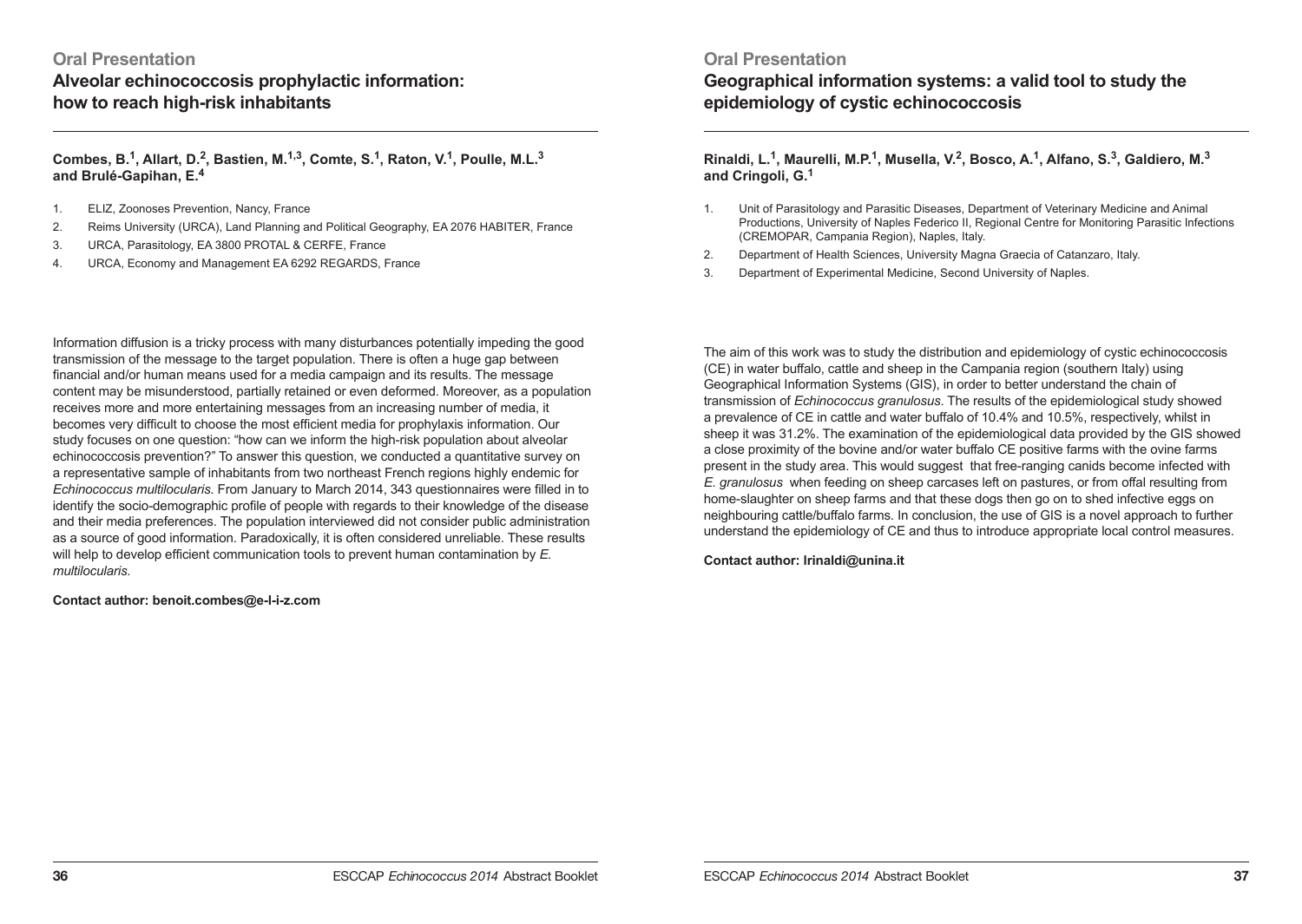# **Oral Presentation The ecology of** *Echinococcus multilocularis* **transmission in urban settings in North America**

#### **Massolo A.1, Smith, A., Klein, C. and Liccioli, S.**

1. Department of Ecosystem and Public Health, University of Calgary, 3280 Hospital Dr. NW Calgary, Alberta T2N4Z6 Canada

Recent work on *Echinococcus multilocularis* has shed light on the distribution, host partitioning and its genetic characterisation in North America. This parasite is likely expanding its range in the central region of North America and invasions of European strains may have occurred. In large urban settings in central western Canada, where domestic dogs overlap with wild canid populations (e.g. fox, coyote) in city parks, the parasite is endemic and the risk of transmission to dogs, hence to people, is unknown.

In 2010, we started a research program on the ecology of *E. multilocularis* in Calgary, AB, Canada, to identify the host partitioning, the spatial and temporal patterns of infections in definitive and intermediate hosts, and the ecological processes that determine these patterns. Through coyote and fox carcase citywide collection and sampling of coyote faeces and small mammals in 5 large city parks, we have monitored the parasite distribution in the main definitive and intermediate hosts. Faecal samples have been genotyped to identify individual coyotes and assess their parasitological status. Faecal samples were also submitted to diet analysis and dietary preferences determined comparing the use vs. the availability of rodent species. Rate of encounter with the parasite was estimated calculating the overall number of intermediate hosts consumed per faeces. Prevalence in dogs was estimated collecting dog faeces from a random sample of 218 owners within a broader study on dog parasites. Parasite specimens have been submitted to molecular confirmation and strain-typing using mitochondrial DNA (nad2, cob) genes.

We found that the distribution of infections was spatially and temporally structured, with prevalence ranging from 10% (summer) to 43% (spring) in coyotes (overall) and from 0.46% to 3.3% in rodents, with an area of hyper-endemicity in coyotes with prevalence as high as almost 90% in spring. Higher prevalence in definitive host was associated to higher proportion of intermediate host species in rodent assemblages and preference for those species in the coyote diet. In the hyper-endemic area, re-infection rate of individual coyotes was estimated to be 57%.

We estimated that coyotes eat more than 300 intermediate hosts per year, with highest encounter rate with *E. multilocularis* in winter estimated to be 2.4 infected hosts predated/season (95% CI: 0.4 - 8). Two dogs were positive to Taeniidae eggs at faecal analysis, but only one could be molecularly confirmed (prevalence=0.46%). The infected dog was walked regularly in the area of hyper-endemicity and was reported to have rodent hunting habits.

All parasite specimens were genetically consistent with the European strain, except one collected in a fox carcase in Calgary and one coyote from Edmonton were consistent with the North American (N2) strain.

Our results emphasise the need to better understand the complexity of host communities and their role in shaping transmission and distribution of the parasite, particularly in urban settings. A recent human case in Alberta suggests that the scientific community may need to reconsider the public health risk and increase surveillance efforts within a one-health framework to monitor for new potential cases of human alveolar echinococcosis

**Contact author: amassolo@ucalgary.ca**

## **Poster Presentation TGFβ production in human PBMC stimulated by both**  *Echinococcus multilocularis* **vesicular fluid and TLR agonist**

## **Bellanger, A.P.1, Lignon, T.1, Pallandre, J.R.2, Gbaguidi-Haore, H.3, Knapp, J., Borg, C.2 and, Millon, L.<sup>1</sup>**

- 1. Parasitology-Mycology Department, University Hospital of Besançon & Alveolar echinococcosis National Reference Center, Besançon, France
- 2. Immunology Department, French Blood Institute (EFS) Bourgogne Franche- Comté, Besançon, France
- 3. Hospital Hygiene, University Hospital of Besançon, France

Previous works on murine models suggested that *Echinococcus multilocularis* (Em) has developed mechanisms able to impair the natural inflammatory host response. The aim of the present study was to investigate the interaction between Em vesicular fluid (VF), human peripheric blood monocytes cells (PBMC) and different Toll-like receptors (TLR) agonists, in order to better understand the mechanisms involved in the development of alveolar echinococcosis (AE) in humans.

PBMC were obtained using blood from healthy donors and Em-VF was kindly provided by Professor Gottstein (Parasitology Institute of Berne, Switzerland). Four TLR agonists were tested: LPS (TLR 2/4), Poly IC (TLR 3), R848 (TLR 7/8) and CpG (TLR9). TGFβ secretion was assessed by ELISA.

A significant increase of TGFβ was observed only in the case of stimulation with both LPS and Em-VF (p<0.05, Wilcoxon signed-rank test).

This result suggests that Em-VF needs a concomitant stimulation by TLR 2/4 to induce TGFβ secretion in human PBMC from healthy donors. This study also supports the fact that TGFβ, a major regulator of the immune response, plays an important role in the development of AE in humans.

#### **Contact author: apbellanger@chu-besancon.fr**

\*This work was supported by the network Inflammation-Cancer-Biotherapy of the University of Franche-Comté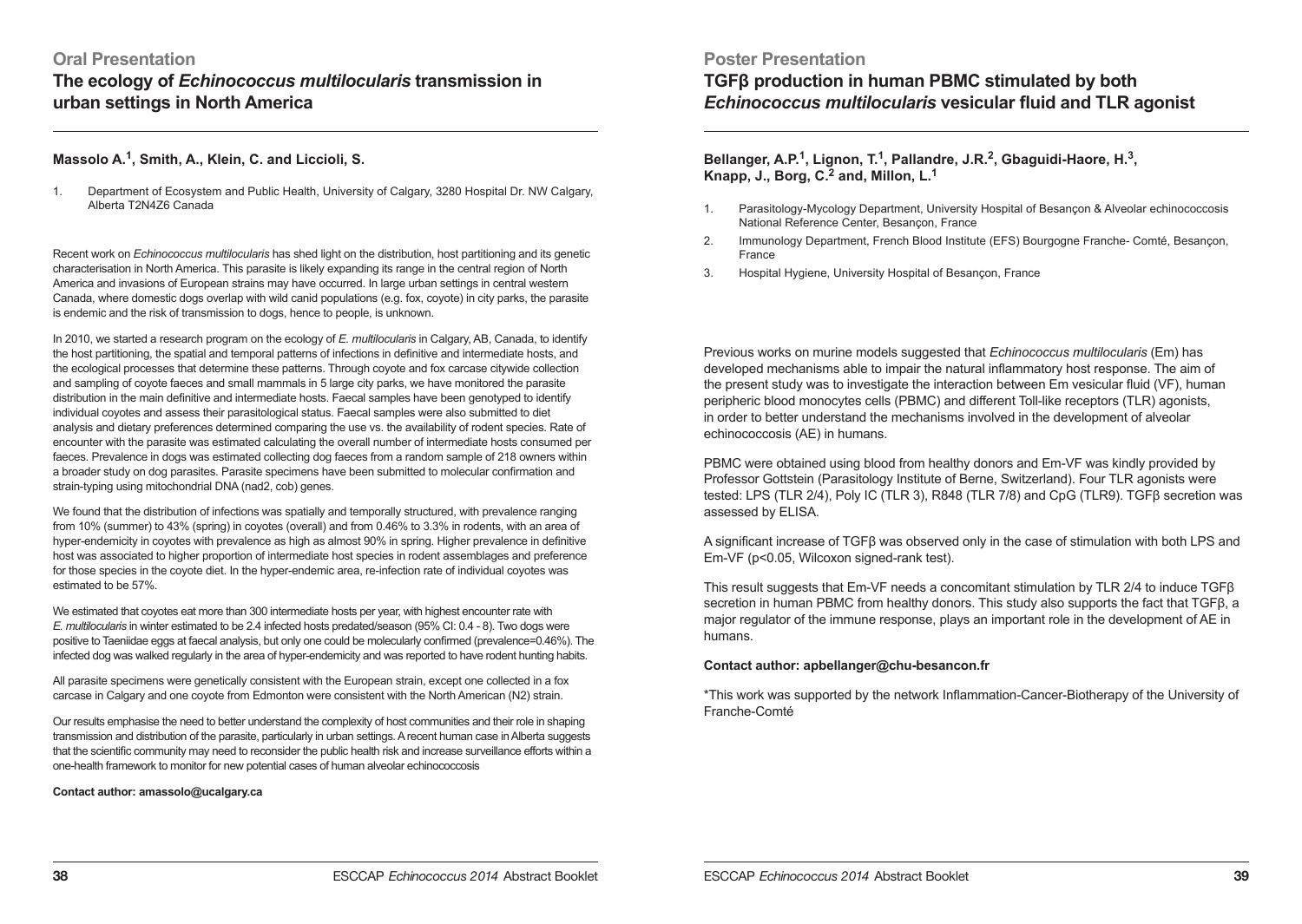# **Poster Presentation Decrease of CD86 expression in human MoDC exposed to** *Echinococcus multilocularis* **vesicular fluid**

## **Bellanger, A.P.1, Malezieux, N.1, Pallandre, J.R.2, Gbaguidi-Haore, H.3, Knapp, J., Borg, C.2 and Millon, L.<sup>1</sup>**

- 1. Parasitology-Mycology Department, University Hospital of Besançon & Alveolar echinococcosis National Reference Center, Besançon, France
- 2. Immunology Department, French Blood Institute Bourgogne Franche-Comté, Besançon, France
- 3. Hospital Hygiene, University Hospital of Besançon, France

Previous works on murine models suggested that *Echinococcus multilocularis* (Em) is able to impair the natural inflammatory host response. The aim of this study was to investigate the impact of Em vesicular fluid (VF) on monocyte-derived human dendritic cell (MoDC) maturation to better understand the mechanisms involved in the development of alveolar echinococcosis (AE) in humans.

MoDC were obtained using blood from healthy donors and Em-VF was kindly provided by Professor Gottstein (Parasitology Institute of Berne, Switzerland). MoDC were exposed to Em-VF and subsequent CD80, C83 and CD86 expression was assessed by flow cytometry. Levels of IL-10 and TGFβ were measured in supernatants using immune-assay.

Exposure of MoDC to Em-VF decreased the expression of CD86 (p<0.05, Wilcoxon signedrank test). No significant differences between IL-10 and TGFβ levels were observed.

Exposure to Em-VF impacted the maturation of MoDC, but only partially, as the other costimulatory molecule's expression and levels of cytokines remained stable.

This result may be due to the use of cells from healthy donors as previous studies demonstrating Em-VF impairment of the host response did use dendritic cells from AE infected mice stressed ex-vivo with Em-VF.

#### **Contact author: apbellanger@chu-besancon.fr**

\*This work was supported by the network Inflammation-Cancer-Biotherapy of the University of Franche-Comté

# **Poster Presentation Clinical staging of cystic echinococcosis of the liver**

## **Kjossev, K.1, Prandjev, V.2 and Belokonski, E.1**

- 1. Department of Abdominal Surgery
- 2. Department of Neurosurgery, Military Medical Academy, Sofia Bulgaria

A standard set of definitions that describes the severity of cystic echinococcosis (CE) of the liver is critical in clinical decision making and for collaboration between medical specialists. A TN(R)C point-system was elaborated to combine the World Health Organisation -Informal Working Group on Echinococcosis (WHO-IWGE) staging of echinococcal cyst and clinical cyst complications. Four clinical cyst-scoring parameters were determined: existence of the cyst and its topographic localisation (T), its natural history (N), whether the cyst is recurrent (R) and its complications (C). Three clinical stages of CE that reflect the severity of the disease were identified in a range of 0 to 9 pts:

0 pts - no CE or cured cyst;

1 pt - residual cavity/lesion after treatment;

2-3 pts or Grade I - uncomplicated inactive cysts, both recurrent and non-recurrent, uncomplicated transitional cysts (R0) and inactive cysts with slight complications (R0);

4-6 pts or Grade II - grade of cyst reflects grade of complications;

7-9 pts for Grade III;

The results of the treatment of 87 consecutive patients (during the period 2008-2012) with CE of the liver were analysed. According to the size and number of cysts, the patients were assigned to either open or laparoscopic surgery. Intraoperative assessment of severity and stage of the disease was performed by applying the TN(R)C classification system (view online at http://www.kjossev.free.bg/).

In the open surgery the radical technique was used in 21 patients and the conservative technique was used in 52 patients. Clear correlation was noted between cyst stage and rate of intraoperative complications, postoperative morbidity, prolonged length of hospital stay and mortality.

The present study suggests that the surgical procedures should be planned by correct assessment of cyst severity using the TN(R)C point system. This clinical staging system may have prognostic and therapeutic implications. In our view, such a tool is potentially important for epidemiological studies, confirmation of the infection status and for treatment and monitoring in control programmes.

#### **Kirien Kjossev: kirien@abv.bg**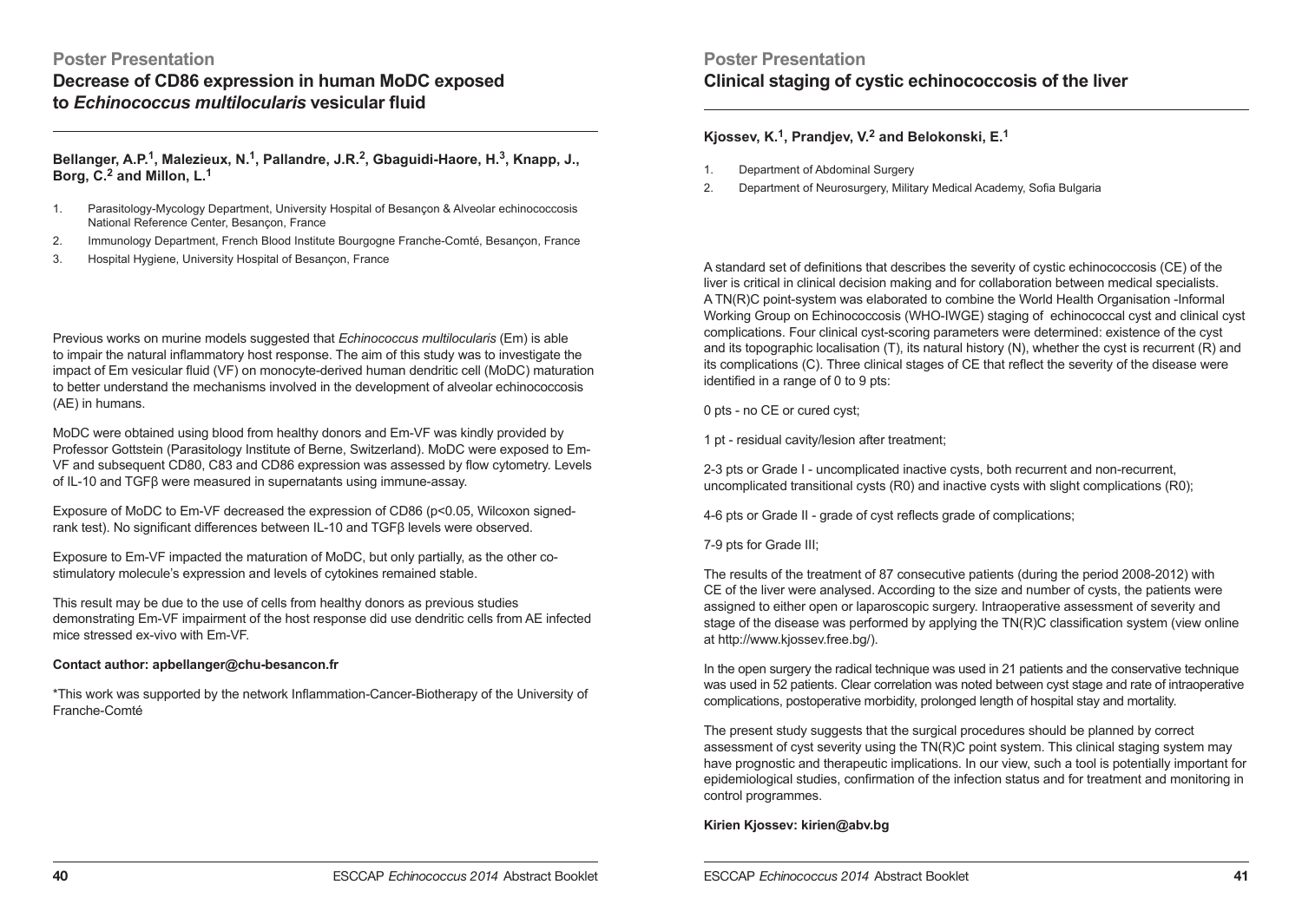**Strain specification of liver hydatid cysts obtained from parrafinembedded tissues in Southern Iran – a 12 year investigation**

## **Sadjjadi, S.M.1, Darabi, E., Owji, M., Karamian, M. and Mohammadzadeh, T.**

1. Shiraz University of Medical Sciences, Shiraz, Iran.

**Poster Presentation**

*Echinococcus granulosus* **in pigs in central Poland** 

**– the pilot study**

## **Gawor, J.1, Frączyk, M.1 and Salamatin, R.<sup>2</sup>**

- 1. Institute of Parasitology of the Polish Academy of Sciences, Warsaw, Poland
- 2. Department of Medical Parasitology, National Institute of Public Health, Warsaw, Poland

Different strains of *Echinococcus granulosus* are the cause of cystic echinococcosis (CE) in humans. The present study aimed to determine the genotypes of *Echinococcus granulosus* utilizing NAD1 mitochondrial genes and sequencing. A total of 114 paraffin blocks and pathology slides of CE patients admitted to affiliated hospitals at Shiraz University of Medical Sciences during the years of 2000 to 2011 were selected. The specimens were de-paraffinized, total DNA was extracted and amplified by PCR on 91 samples and finally 21 samples were sequenced. The sequences were blasted, aligned and compared using GenBank data and finally a phylogenetic tree was drawn using the sequences. Out of 21 samples sequenced, 17 cases were diagnosed as G1 and 4 cases as G6. The mean age of the patients was 30.35 in patients infected with G1 and 41 years in patients infected with G6 strains). The distribution of patients according to sex 16 (76.19%) were female (13 and 3 cases infected with G1 and G6 strains respectively) and 5 (23.80%) were male (4 and 1 cases infected with G1 and one case by G6 respectively). The mean diameter of the cysts was 6.76 and 11.5 cm in G1 and G6 strains; showing G1 as more common strain in human in this region.

#### **Email: smsadjjadi@sums.ac.ir sadjjadi316@gmail.com**

Cystic echinococcosis (CE), an important zoonotic infection, is considered an emerging disease in Eastern Europe and Asia. Recently in Poland the number of reported CE human cases was 29-36 per year (2010-2012, data of National Institute of Public Health). According to data from regional Veterinary Inspectorates, hundreds of morphologically unidentified lesions have been detected in pig livers during post-slaughter inspection. Since many of the lesions have been identified and reported as hydatid cysts based only on visual identification, this pilot study aimed to assess the prevalence of metacestodes of *E. granulosus* in pigs. The livers with lesions were collected in slaughterhouses subjected to four County Veterinary Inspectorates in central Poland. Data of pigs' origin were gathered with the aim for a further investigation of dog faecal samples from areas where *E. granulosus* positive pigs originated. To date we have collected over 170 samples of pig livers with unidentified nodular foci or/and cysts. Morphological examination (histopathology) to investigate the presence of fertile/non fertile cysts and the genetic identification of *Echinococcus* species are currently being performed.

**Contact author: gaworj@twarda.pan.pl**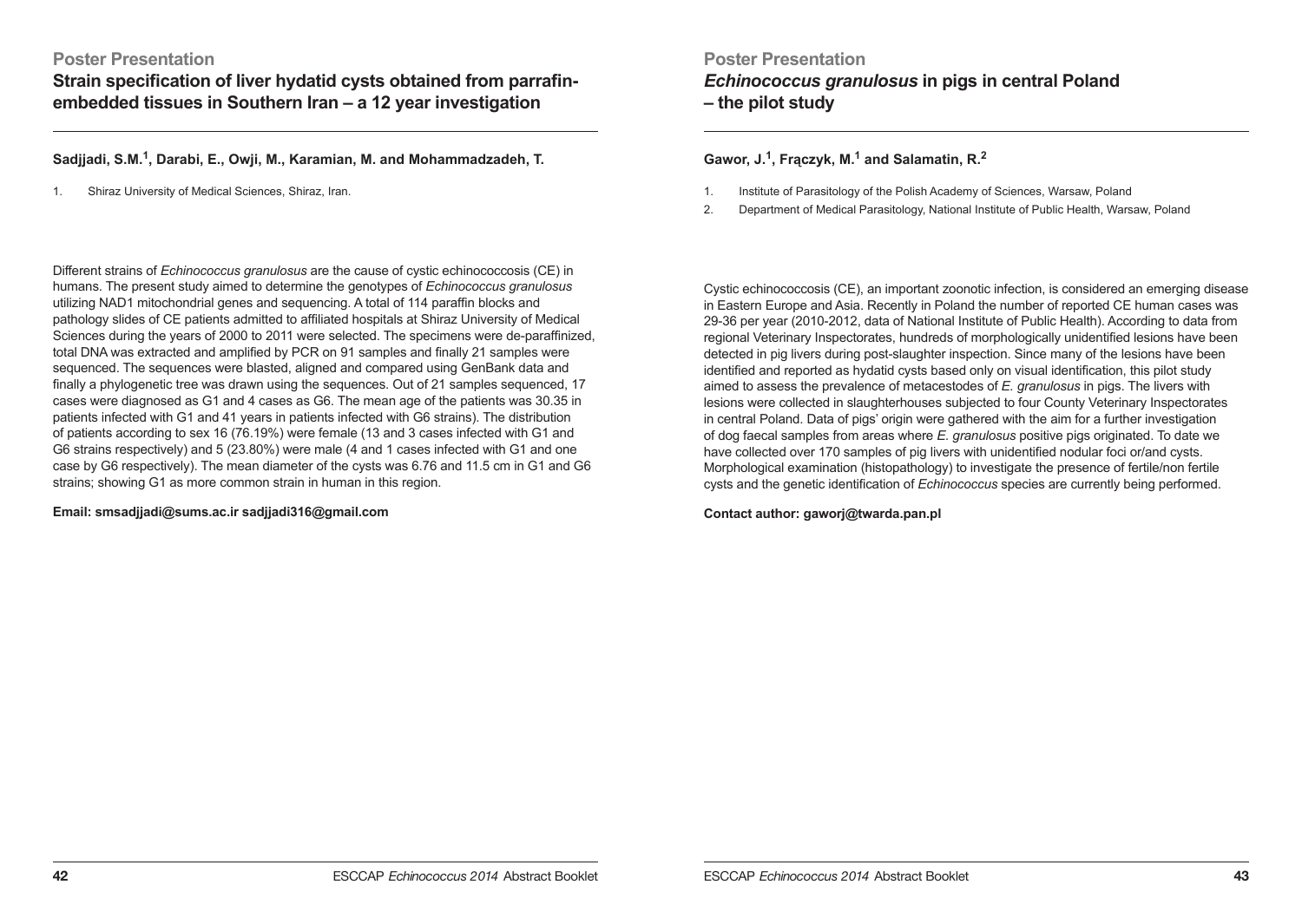# **Poster Presentation Bone manifestation of alveolar echinococcosis in a child (case report)**

## **Hudáčková, D.1, Antolová, D.2 and Nižňanská, V.<sup>3</sup>**

- 1. Department of Infectious Diseases, Children Faculty Hospital, Košice, Slovakia
- 2. Institute of Parasitology of Slovak Academy of Sciences, Košice, Slovakia
- 3. Institute of Nuclear and Molecular Medicine, Košice, Slovakia

# **Oral Presentation Identification of the lifecycle of** *Echinococcus canadensis* **in Corsica**

## **Umhang, G.1, Grech-Angelini, S.2, Maestriani, O.2, Hormaz, V.1, Boucher, J-M.1, Peytavin, C.1, Richomme, C.1 and Boue, F.1**

- 1. Anses LRFSN, NRL *Echinococcus* spp., Nancy, France.
- 2. INRA Corte, LRDE, France.

Bone involvement is a very rare manifestation of alveolar echinococcosis especially in childhood. The authors present a case of a 9 year old boy with a bone manifestation of the infection. The diagnosis was established at the age of 7. The boy suffered from pain and limited mobility in the right leg. He underwent surgery twice – excochleation of bone cystae of the femur. Diagnosis was confirmed histologically, serologically and by means of PCR. Treatment with albendazole was started but it had to be interrupted several times based on adverse reactions (severe leukopenia, anaemia, alopecia). The child's parents repeatedly refused radical surgery, so treatment with albendazole continued, monitoring the levels of haemoglobin and leukocytes regularly,and therapy interrupted if necessary. PET/CT scan was performed twice within a one-year interval and improvement revealed.

Herein we report the first case of bone echinococcosis in Slovakia. This is an unusual localisation in an early childhood patient with complicated treatment due to adverse reactions to long-term therapy with albendazole. Refusal of the recommended radical surgery and no alternative treatment regimen epitomise the possibility of further severe complications.

**Contact author: danahudackova@gmail.com**

The lifecycles of *Echinococcus granulosus* sensu lato are mainly domestic between dogs and livestock but wildlife species can also be partially or totally involved. Corsica is the most important focus of human cystic echinococcosis in France with an annual incidence of 1.3 cases for every 100 000. In recent slaughterhouse surveys, only pigs were observed infected but with a high prevalence of 5% and at the same time a similar prevalence of wild boars harvested during the hunting season was established. The mixed genotype G6/7 of *Echinococcus canadensis* was systematically identified.

259 samples of faeces from hunting dogs were collected and analysed by a new multiplex realtime PCR for *E. granulosus* leading to a prevalence of 1.2% of *E. canadensis* G6/7.

The dog is confirmed as the definitive host of the *E. canadensis* lifecycle in Corsica. It is the first molecular diagnosis of *E. granulosus* s.l. in dogs in France. The analysis of the owner questionnaire revealed hazardous practices concerning deworming frequency and the availability of raw viscera for dogs after hunting or worse by direct feeding. This first survey targeting hunting dogs needs to be completed by others and also by the investigation of the potential role of the fox as a wild definitive host since foxes are widely present in the island.

**Contact author: gerald.umhang@anses.fr**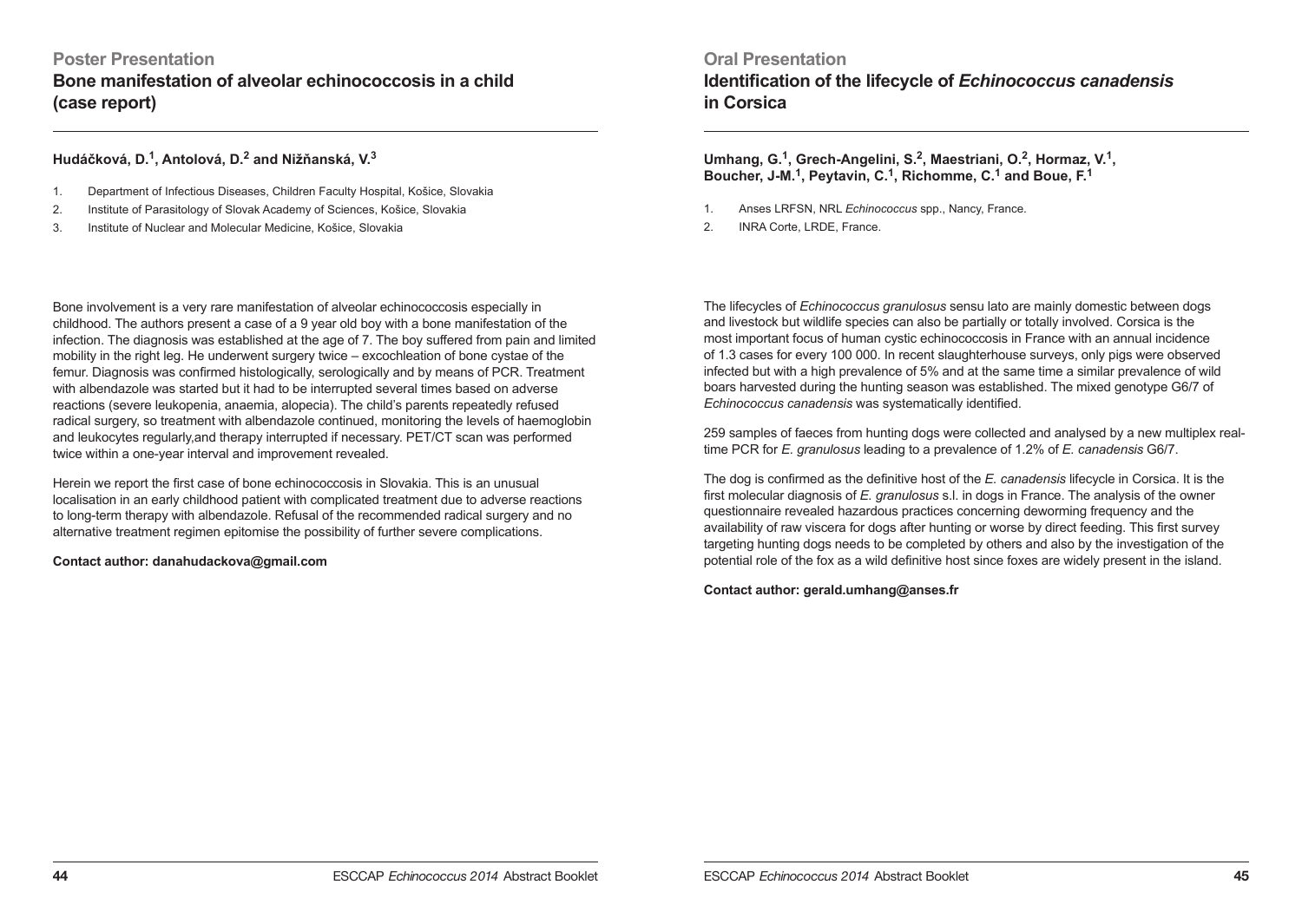**Genotype identification of** *Echinococcus granulosus* **isolates from human cystic echinococcosis patients in Kerman, Iran**

## **Hooshmand, N.1, Lashkarizadeh, M.2, Nasibi, S.3, Mohammadi, M.A.<sup>1</sup> and Harandi, M.F.<sup>3</sup>**

- 1. School of Medicine, Kerman University of Medical Sciences, Kerman, Iran.
- 2. Dept of General Surgery, Afzalipour Medical Center, Kerman University of Medical Sciences, Kerman, Iran.
- 3. Research Center for Hydatid Disease in Iran, Kerman University of Medical Sciences, Kerman, Iran.

Cystic echinococcosis (CE) is endemic in most provinces of Iran. This study aimed to identify the genotypes of *Echinococcus granulosus* sensu lato in CE patients in Kerman, southeastern Iran.

Individuals who had undergone hydatid cyst surgery in Afzalipour Medical Centre from April 2011 to September 2013 were included in the present study. Patient information, including demographical and clinical data, was collected. Hydatid cyst samples were collected from operating rooms. Protoscoleces/germinal layers from each individual isolate were washed three times in normal saline and each isolate was kept at -20 oC until use. After total genomic DNA extraction, genotype of each *E. granulosus* isolate was determined using PCR-sequencing of two mitochondrial cox1 and nad1 genes.

Forty-two patients (23 females, 19 males) participated in the study; the mean age was 43  $\pm$ 31.9 years. Pulmonary hydatid disease was observed in 34 patients (81.0 %), 11 patients (26%) had a history of previous hydatid surgery. Eighteen (42.9%) and 24 (57.1%) patients were infected by *E. granulosus* sensu stricto (G1-G3) and *E. canadensis* G6 genotype, respectively.

Both sheep (G1) and camel (G6) strains of *E. granulosus* occur in Kerman Province. G6 genotype was significantly more frequent than G1-G3 in the southern regions of the province.

#### **Contact author: fasihi@kmu.ac.ir**

## **Poster Presentation**

**Long-term trends in prevalence and ecology of** *Echinococcus* **in wolves (***Canis lupus***) in Isle Royale National Park, Michigan, USA**

## **Cerda, J.R.1, Buttke, D.2, Vucetich, L.3, Vucetich, J.3, Peterson, R.3 and Ballweber, L.R.<sup>1</sup>**

- 1. Colorado State University, Fort Collins, CO United States
- 2. National Park Service, Wildlife Health Unit, Fort Collins, CO United States
- 3. National Park Service, Isle Royale National Park, MI United States

*Echinococcus multilocularis* is present in wild canid populations in central North America. However, Isle Royale National Park (ISRO) wolves were not previously studied for the presence of any species of *Echinococcus*. From 1999 to 2014, over 300 faecal samples and complete demographic, pack and genetic data were collected from wolves in ISRO. Initial analysis of 35 faecal samples collected from 23 wolves from 2010 to 2014 (15 samples from 15 individual wolves; 8 samples from 4 wolves collected over 2 different years; and 12 samples from 4 wolves collected over 3 different years) (2010: N=8; 2011: N=13; 2012: N=8; 2013: N=5; 2014: N=1) found taeniid eggs in 8 (34.8%)

individual wolves. Two of these individuals were infected over two consecutive years. Multiplex PCR analysis indicated an *Echinococcus granulosus* sensu lato genotype. *Echinococcus canadensis* is expected upon sequencing. These initial samples will be examined in combination with the rest of the faecal samples to study the prevalence and ecological trends of *Echinococcus* spp. in ISRO wolves over the last 15 years.

**Contact Author: Jacey Cerda, jacey.cerda@colostate.edu**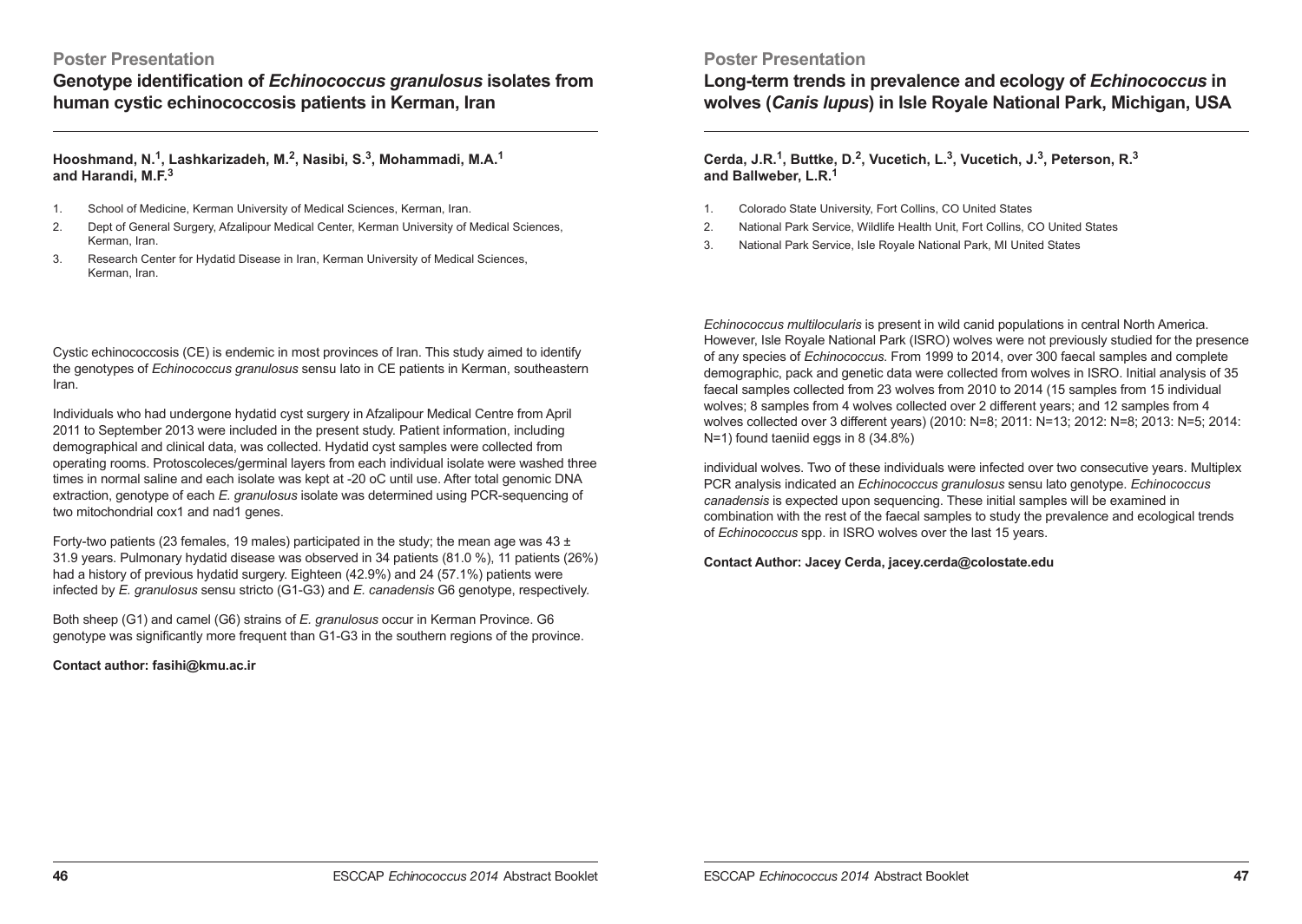**Morphological analysis of hepatic hydatid disease in an extensive single-centre study of surgically resected human tissue samples**

## **Pakalnišķe, M.1, Krūmiņa, A.2, Kirjušina, M.1, Jakovļevs, A.3 and Štrumfa, I.<sup>3</sup>**

- 1. Institute of Systematic Biology, Daugavpils University, Daugavpils, Latvia
- 2. Department of Infectology and Dermatology, Riga Stradiņš University, Riga, Latvia
- 3. Department of Pathology, Riga Stradiņš University, Riga, Latvia

Hepatic echinococcosis is a parasitic zoonosis caused by the tapeworm genus *Echinococcus*. Two species are recognised as being able to cause disease in Latvia: *Echinococcus granulosus* causing cystic echinococcosis (= hydatid disease) and *Echinococcus multilocularis*, causing alveolar echinococcosis. So far, we do not know which species is most common in human patients.

The purpose of this study was to examine microscopic slides of human liver tissue obtained during surgical treatment in a single university hospital (time range 2003-2012), in order to determine the *Echinococcus* species based on morphological features. The parameters to analyse the samples comprised morphological characteristics of the parasite endocyst, ectocyst, adventitia and tissues around the cystic lesions.

In total, 48 echinococcoosis cases were examined and 33 were suitable for further examination, as with those patients a definitive diagnosis of hepatic echinococcosis was reliably feasible. In rare cases, we were able to assume also the species of the parasite, as they presented specific morphological structures typical for the two *Echinococcus* species. From this collected data, we can conclude that patients in Latvia can be infected with both *Echinococcus* species. However, a definitive species-specific diagnosis just from the histopathology of the parasite is not always reliable. Therefore we recommend to further confirm the diagnosis e.g. by PCR.

## **Contact author: sb40014@lu.lv**

## **Poster Presentation**

**Development of a new sensitive and high throughput MC-PCR assay applied in the surveillance of** *Echinococcus multilocularis* **in fox scats in Sweden**

#### **Isaksson, M.1, Hagstöm, A.1, Armua-Fernandez, M.T.2, Wahlström, H.1, Olof Ågren, E.1, Miller, A.3, Holmberg, A.4, Lukacs, M.4, Casulli, A.5, Deplazes, P.2 and Juremalm, M.<sup>1</sup>**

- 1. National Veterinary Institute, Uppsala, Sweden
- 2. University of Zurich, Zurich, Switzerland
- 3. Swedish University of Agricultural Sciences
- 4. Precision System Science, Stockholm, Sweden
- 5. Istituto Superiore di Sanità, Rome, Italy

We describe a new magnetic capture probe DNA extraction method and real time PCR assay (MC-PCR) for the detection of *Echinococcus multilocularis* in fox scats. Taeniid-specific DNA extraction from 3 grams of faeces using a biotinylated hybridization probe and streptavidinecoated magnetic beads ensures high sensitivity and low inhibition of the assay. The sensitivity was determined by validating the method against the sedimentation and counting technique (SCT) on faecal samples from foxes originating from Switzerland, where *E. multilocularis* is highly endemic. Of 93 fox samples that were positive using the SCT, 82 (88%) were positive in the MC-PCR. The specificity was evaluated on 2158 fox scats collected in Sweden, a low prevalence area. 2156 samples were negative in the MC-PCR implying a diagnostic specificity of at least 99.9%.

This test is well suited to surveillance programs for *E. multilocularis* where sampling of fox scats is done to reduce the costs of sampling and where a test with a high sensitivity and a very high specificity is needed.

#### **Contact author: mats.isaksson@sva.se**

Acknowledgements: This work was financed by the Swedish Civil Contingencies Agency (MSB). We also thank Swedish hunters for collecting faecal samples and Swiss hunters for supplying foxes for this study.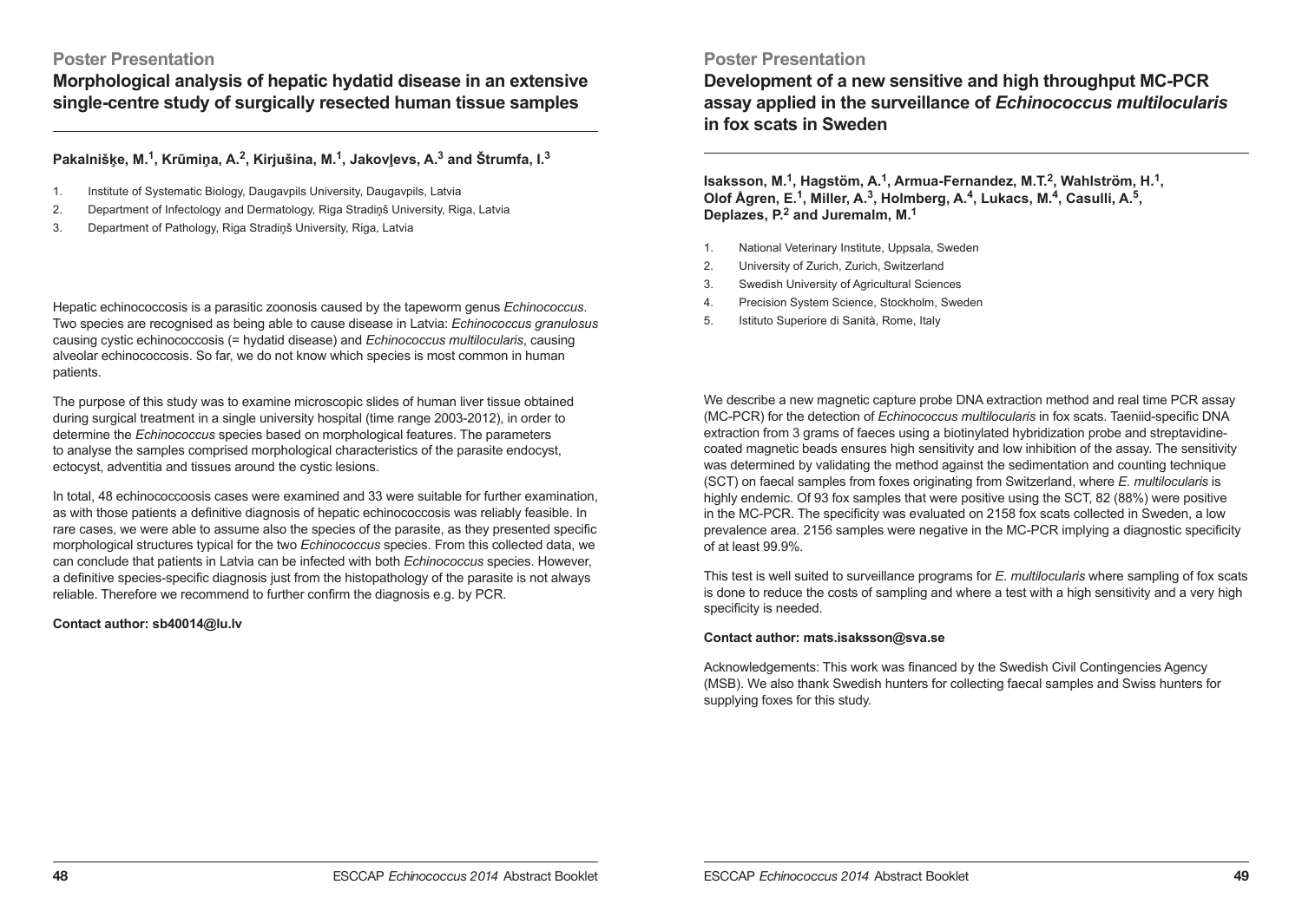**Animal and human echinococcosis/hydatidosis: updates on the epidemiological status of the disease in Portugal**

## **Madeira de Carvalho, L.M. and Guerra, D.**

CIISA, Faculty of Veterinary Medicine, Lisbon University, Portugal.

*Echinococcus granulosus* is the only species described in our country, and the genotypes most associated with ruminant and human infection are G1, G3 or the complex G1-G3. Recent data highlight the finding of G7 genotype in wolves and in cattle.

The incidence of human hydatidosis increases from north to south, Alentejo being the province with highest record, while animal hydatidosis follows an opposite trend, increasing from south to north. Both medical and veterinary state officers consider that the disease is somewhat underestimated due to the lack of report. Following a rise up until the 1980s, it seems the human disease is declining, probably due to widespread public information regarding basic hygiene measures, a greater role in primary prevention, as exemplified in the regular deworming of dogs, as well as to the establishment of multidisciplinary groups dedicated to the control of hydatidosis, such as occurs in some areas of the Alentejo province. However, this province is still considered an endemic one by the official Public Health National Laboratory, especially the Évora district. In 2008-2013, 35% of new positive cases and 71% of positive humans following hydatid surgery came from that area. In the north province of Trás-os-Montes, *E. granulosus* showed 8-11%, 30% and 7-12% prevalence, in swine, small ruminants and dogs, respectively. Feeding 80% of dogs with viscera/raw meat and possession of dogs by 92% of elementary school children can be troublesome regarding its dissemination and control in this region. The recent findings of *E. granulosus* in wolves (G7) and hydatid cysts in wild boar highlight the importance of wild hosts and a possible wild cycle or the intersection of domestic and wild ones.

In conclusion, echinococcosis/hydatidosis is slowing down, but its endemic status in some southern and northern locations, together with the new findings in wildlife and low report level, stress the importance of establishing an active surveillance of this disease, allowing timely public-health intervention directed at target populations.

**Contact author: madeiradecarvalho@fmv.ulisboa.pt**

**Poster Presentation Ring-tailed lemur (***Lemur catta***), another intermediate host for**  *Echinococcus granulosus*

## **Poglayen, G.1, Galliani, M.2, Varcasia, A.3, Bettini, G.1 and Morandi, B.<sup>1</sup>**

- 1. Dipartimento di Scienze Mediche Veterinarie, Università di Bologna, Italy
- 2. Veterinary of Safari Adventure, "Le Dune del Delta", Ravenna, Italy
- 3. Dipartimento di Medicina Veterinaria, Università di Sassari, Italy

Cystic echinococcosis (CE) caused by *Echinococcus granulosus* is an important zoonosis, endemic in the Mediterranean region. This tapeworm has a wide host-wild species range but it never was observed, to our knowledge, in lemurs. The only reported cases refer to *Echinococcus multilocularis* in Swiss (1989) and French (2013) zoos. The lemur is an omnivorous primate, endemic only in Madagascar and present in many zoos. A 13 year old male lemur, host of a colony in a zoo of the province of Ravenna (Northern Italy) died and at the necropsy a lot of transparent cysts were observed in the lungs and abdominal cavity. The cysts were of different sizes from 4 cm to a few mm, many were free floating in the peritoneal cavity; no protoscolex was microscopically observed. Molecular identification revealed that the specimen found was *E. granulosus* sensu stricto. Histologically a multifocal severe parasitic granulomatous pneumonia was noted. In this case, suitable definitive hosts (canidae) for *Echinococcus* are not present and the region is not endemic for CE, but the lemur originated from a southern Italian zoo in an area highly endemic for CE.

The authors believe that this report represents the first case of CE in *L. catta*.

**Contact author: giovanni.poglayen@unibo.it**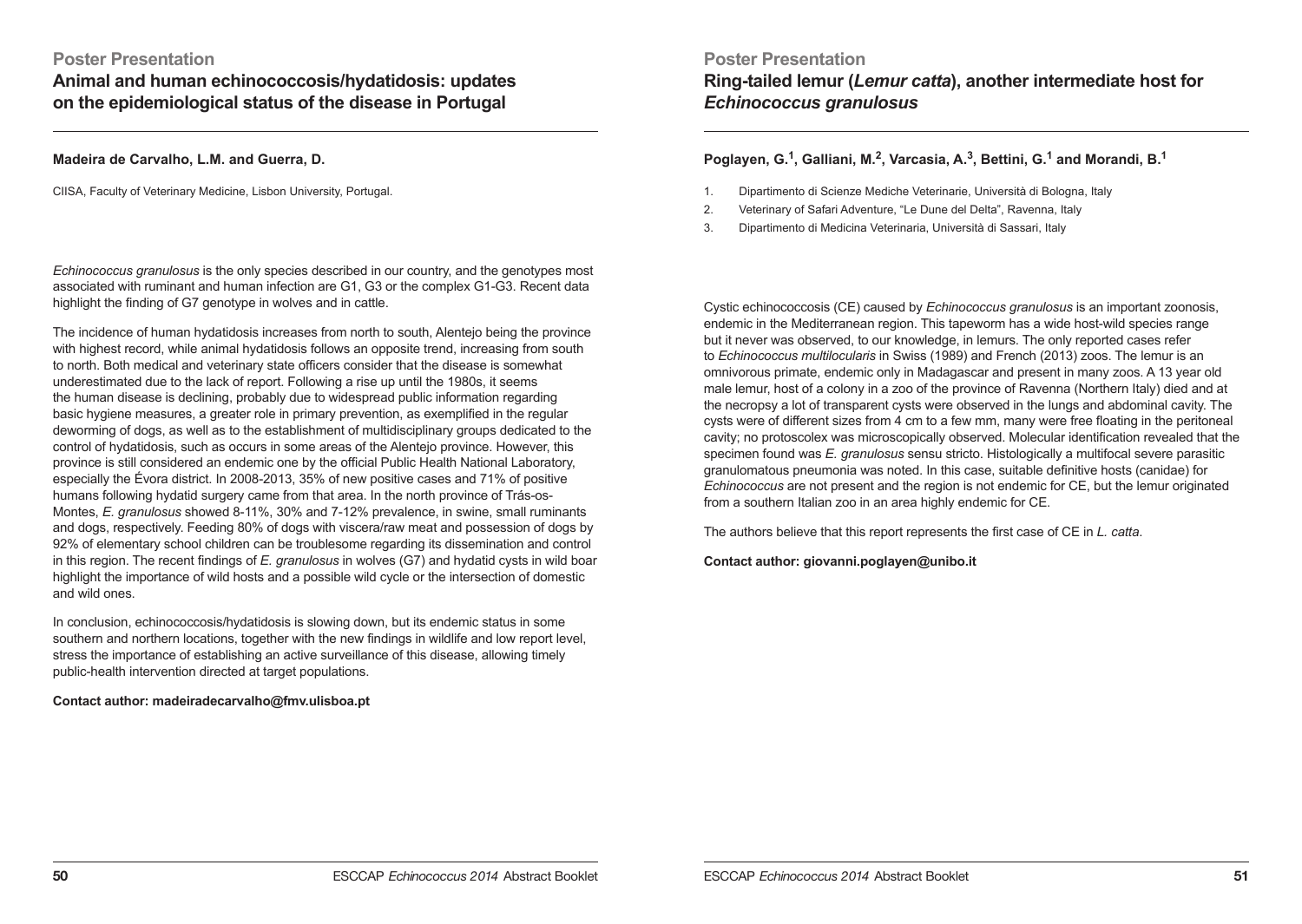*Echinococcus multilocularis* **in rodents (EMIRO): field investigation to assess the transmission pathways**

## **Hegglin, D.1, Beerli, O.1, Loibienė, R.2, Šarkūnas, M.2, Miller, A.3, Guerra, D.1, Olsson, G.3 and Höglund, J.<sup>3</sup>**

- 1. Institute of Parasitology, Vetsuisse Faculty, University of Zurich, Switzerland
- 2. Department of Infectious Diseases, Lithuanian University of Health Science, Lithuania
- 3. Veterinary Academy; Department of Biomedical Sciences and Veterinary Public Health, Swedish University of Agricultural Sciences, Sweden

EMIRO (www.emiro.org) is multinational EU funded project (EMIDA Era-Net) designed to improve our understanding of the role of different wild rodent communities in the lifecycle of *Echinococcus multilocularis*. The overall aim is to provide fundamental knowledge on the role of rodent intermediate hosts to identify key factors that may limit the parasite transmission in low and high endemic areas of its distribution (i.e. in Sweden, Lithuania and Switzerland). This is done by prevalence studies and by investigating predation rates of foxes on different rodent species.

Additionally, the susceptibility of different intermediate hosts is investigated in Denmark by experimental infections in a selection of rodent models (see separate poster). Four field study sites to collect rodents and fox scat samples have been outlined in each country. Several records of infected intermediate hosts (i.e. in *Arvicola terrestris* and *Microtus arvalis*) have been made both in Lithuania and Switzerland. The first positive record of an infected intermediate host (*Arvicola amphibius*) has been made in central Sweden. Several PCR-confirmed findings of *E. multilocularis* eggs have been made in fox scats collected in the different study sites. Status after the first year of data collection is as follows: Sweden (5 positives, n=131), Lithuania (n=45, PCR has not been conducted), Switzerland (6 positives, n=60). It is planned to investigate the predation rate of foxes on the different infected rodent species by faecal analyses. This data in combination with the prevalence rates of different intermediate hosts should allow the assessment of the relative importance of the different species for the transmission of *E. multilocularis*. This knowledge should contribute to forecast the risk for *E. multilocularis* infections and spread in different European countries.

**Contact author: daniel.hegglin@swild.ch**

## **Poster Presentation**

**Establishment, immune response and corticosterone level dynamics in the intermediate host** *Microtus agrestis* **following experimental infection with defined doses of** *Echinococcus multilocularis* **eggs**

### **Woolsey, I.D.1, Bune, N.E.T.1, Jensen, P.M.1, Deplazes, P.2 and Kapel, C.M.O.<sup>1</sup>**

- 1. Department of Plant and Environmental Sciences, University of Copenhagen, Thorvaldsensvej 40, 1871 Frederiksberg C, Denmark.
- 2. Institute of Parasitology, University of Zurich, Winterthurerstr. 266a, CH-8057 Zurich, Switzerland.

Various defined doses (100, 500 and 1000) of sodium hypochlorite resistant *Echinococcus multilocularis* eggs were administered via primary infection to the field vole (*Microtus agrestis*), a known intermediate host of the parasite. Primary infection most accurately mimics natural transmission of the helminth and is therefore most relevant to elucidating its ecological dynamics. Four C57BL/6J mice (inoculated with 1000 eggs) were used as positive controls with 3 of 4 becoming infected. Morphological (lesion establishment), immunological (lymphocyte proliferation and TNF production in response to *E. multilocularis* metacestode crude antigen, EmAg) and endocrinologic (corticosterone) responses were analysed in response to the infections. Lesion counts were not significantly different across doses however lesion establishment as a percentage of egg dose was suggesting an apparent upper limit of oncosphere establishment in the liver of this species. The remaining variables were significantly correlated with lesion establishment however no variable could be associated with the higher percentage establishment in the 100-dose group.

**Contact author: ianwoolsey@plen.ku.dk**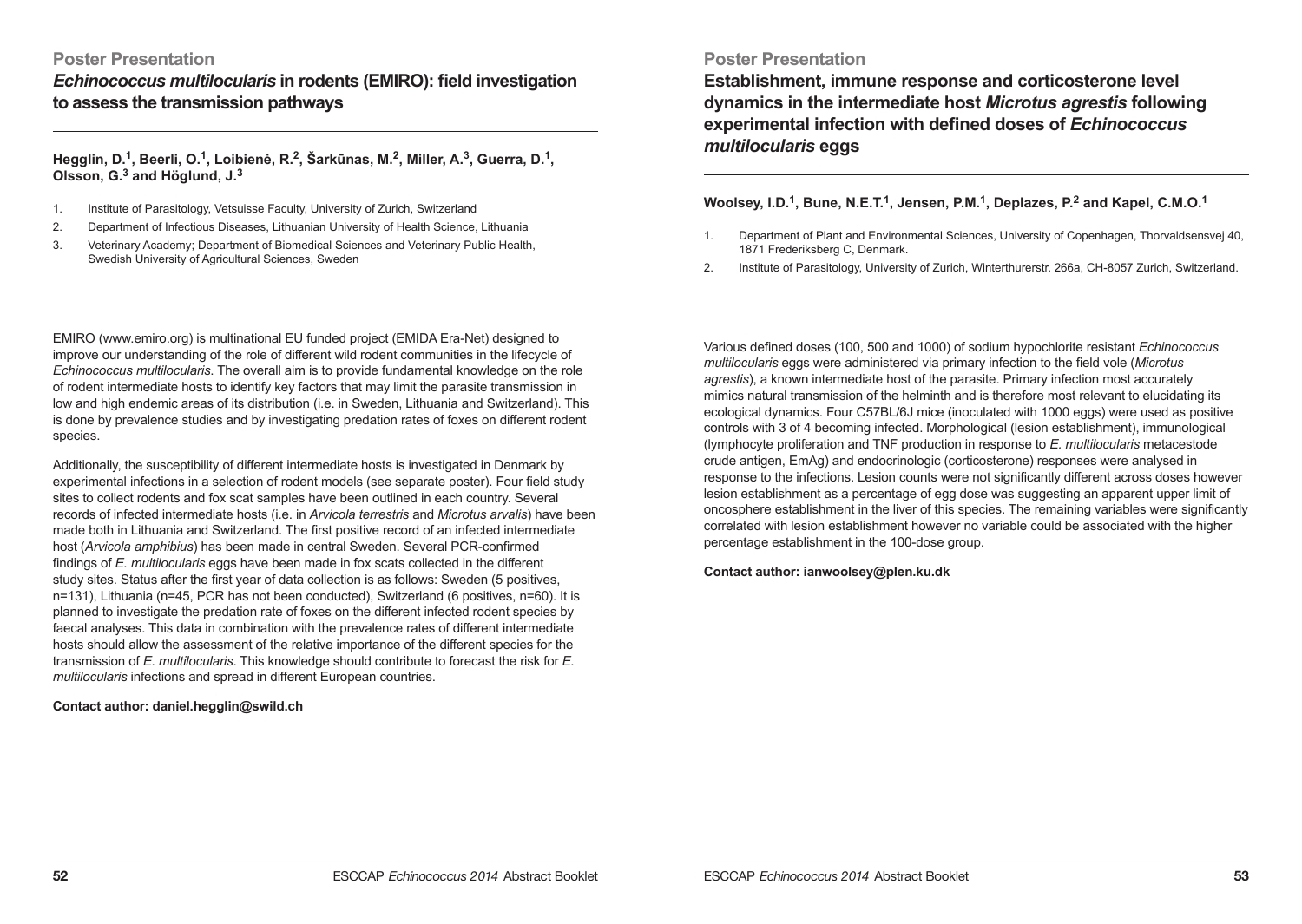**Ongoing research project on the importance of rodent communities for the transmission of** *Echinococcus multilocularis* **in Lithuania**

## **Loibienė, R.1, Hegglin, D.2, Deplazes, P.2 and Šarkūnas, M.<sup>1</sup>**

- 1. Department of Infectious Diseases, Veterinary Academy, Lithuanian University of Health Sciences, Kaunas, Lithuania
- 2. Institute of Parasitology, University of Zürich, Switzerland

The high prevalence of *Echinococcus multilocularis* in foxes and raccoon dogs demonstrates that *E. multilocularis* is of emerging concern in Lithuania. However, so far there is no information on the role of different intermediate host species in the transmission of *E. multilocularis* in Lithuania.

In the framework of a European research project (EMIDA-EMIRO), the significance of different rodent species for the transmission of *E. multilocularis* will be investigated in European countries with different epidemiological settings. In Lithuania, high endemic areas with prevalence rates in foxes ranging from 62,3% - 83,3% and areas which previously were not examined were selected for our investigations. In these areas we collected different rodent species and faeces of foxes and raccoon dogs. Rodents were trapped in places with high fox activity. Snap traps were placed in small quadrats (Myllymäki, 1971). Top Cat traps were set up in places of high activity of *Arvicola* sp.. Fox faecal samples were collected using transects. Samples were collected in spring and autumn, 2013 and 2014.

During the study 342 rodent samples, 544 fox and 15 raccoon dog faecal samples were collected. *Microtus* sp. (n=167), *Myodes glareolus* (n=68), *Apodemus agrarius* (n=56), *Apodemus flavicollis* (n=39), *Apodemus sylvaticus* (n=11) and *Arvicola* sp. (n=1) were trapped in the investigated areas. First analyses revealed that *A. agrarius* (p=0.0052) was more frequently recorded in known endemic areas while *Microtus* sp. were more frequent in previously unexamined areas (p=0.0096). DNA from liver lesions and Taeniidae eggs isolated from faeces will be tested using multiplex PCR protocol (Trachsel *et al*., 2007).

## **Renata Loibienė: loibiene@lva.lt**

## **Poster Presentation**

**Molecular characterisation of** *Echinococcus* **spp. from human FFPE tissue samples from Latvia**

## **Jahundoviča, I.1, Krūmiņa, A.2, Latvele, R.1, Pakalnišķe, M.1, Pigiņka-Vjačeslavova, I.3 and Kirjušina, M.<sup>1</sup>**

- 1. University, Daugavpils, Latvia
- 2. Riga Stradiņš University, Riga, Latvia
- 3. Latvia University of Agriculture, Jelgava, Latvia

Formalin-fixed, paraffin-embedded (FFPE) tissue samples are widely used for the preservation of clinical samples, which are a reliable source of DNA. *Echinococcus* spp. in humans cause echinococcoses, which are widespread around the world. There are little facts known about the epidemiology and the genotypes of *Echinococcus* spp. in Latvia. FFPE samples are available at Riga Stradiņš University for molecular analyses, and here we present the first report about molecular characterisation of such sample types in Latvia. Cyst walls from different tissues (liver, gallbladder, diaphragm and lungs) from 50 patients, collected in the years 2001-2012 were used for a more thorough investigation. During this study, we have optimised a protocol for DNA extraction from FFPE tissue samples using the QIAamp DNA FFPE tissue kit protocol (Qiagen, Germany). Volumes of lysis buffer were increased to 200 µl, proteinase K to 25 µl with 2 h incubation (+56 °C) for liver tissue, and 1 h for other tissues. DNA quality and quantity were analysed by spectrophotometry. DNA concentration varied from 1.82 to 34.78 ng/µl. A genusspecific real-time PCR was used for the diagnosis of *Echinococcus* In 84% of the samples was *Echinococcus* spp., detected but sequencing analysis is required for species identification.

**Contact author: muza.kirjusina@du.lv**